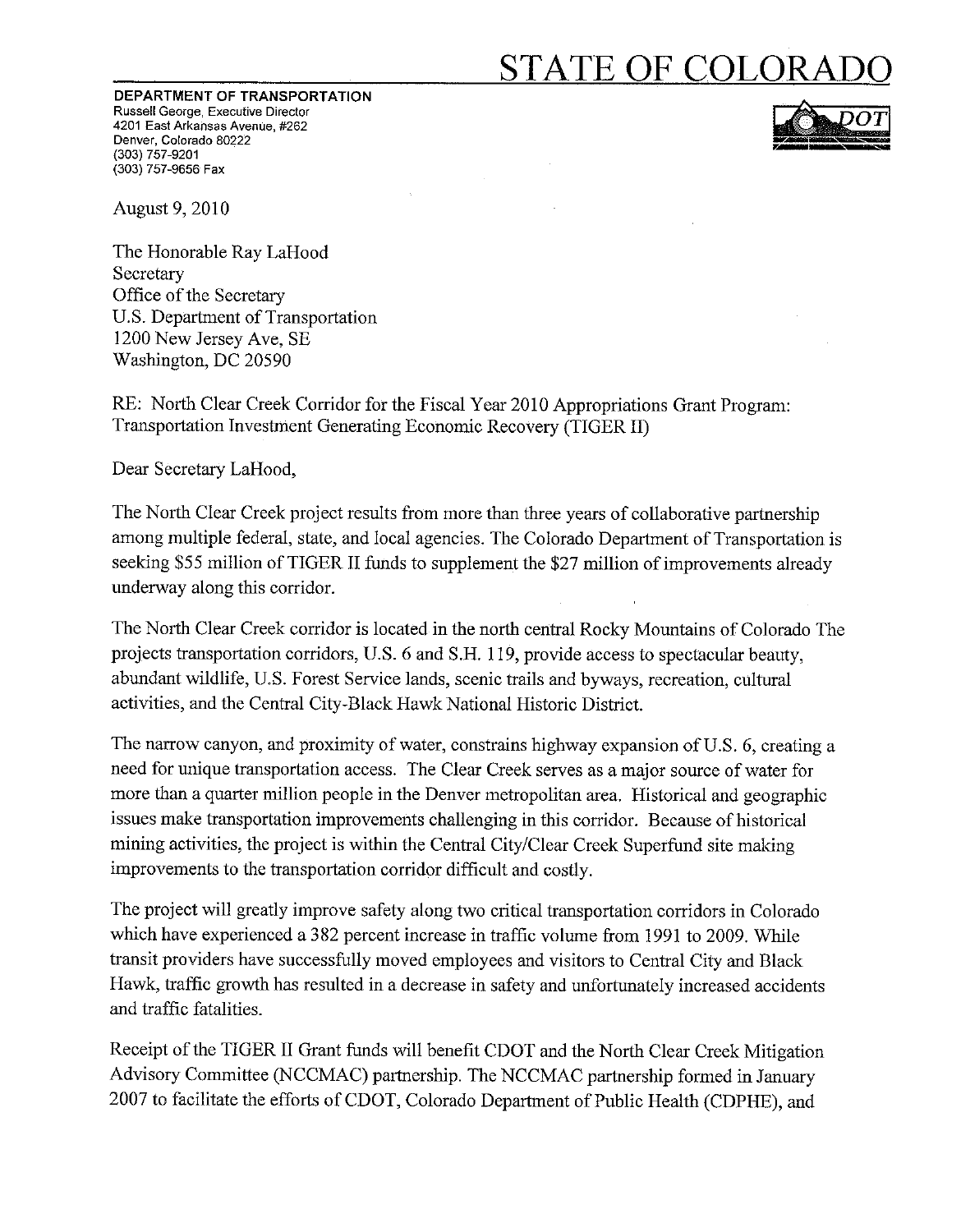U.S. Environmental Protection Agency (EPA) on the project corridor. The objective of NCCMAC is to coordinate efforts, share information, combine expertise and resources, and develop a program of mutual cost and labor savings. All parties benefit by jointly utilizing the limited space available in the North Clear Creek valley and integrating environmental mitigation with the highway design. Additionally, CDOT is working with Jefferson County Open Space, Clear Creek County, and Gilpin County on current and future trails to improve bicycle and pedestrian safety and access in the corridor.

As a part of this request, the State of Colorado (CDOT) is unable to participate in the TIFIA loan portion of the TIGER II program. Article X Section 20 of the Colorado Constitution prohibits governmental entities from incurring multiyear debt under most circumstances. Within the meaning of the Colorado constitution, a TIFIA loan constitutes debt. Accordingly, there are only two circumstances where a Colorado applicant can utilize a TIFIA loan. The first is the applicant has an enterprise based plan which includes a fee based repayment source. The second, if there is time between the TIFIA loan offer and subsequent regularly scheduled election prior to the September 30, 2012 obligation date the entity would have to place the question of accepting and repaying the TIFIA loan on the ballot.

We understand for the TIGER II Grant applications, the awarded projects will increase overall transportation funding coming to Colorado. If you need any further details regarding this project, please do not hesitate to contact Mickey Ferrell, Federal Liaison of Policy and Government Relations at 303-757-9755. We are happy to provide you any additional information you may have about this or any other project.

Sincerely.

insseu Denge ussell George

**CDOT Executive Director**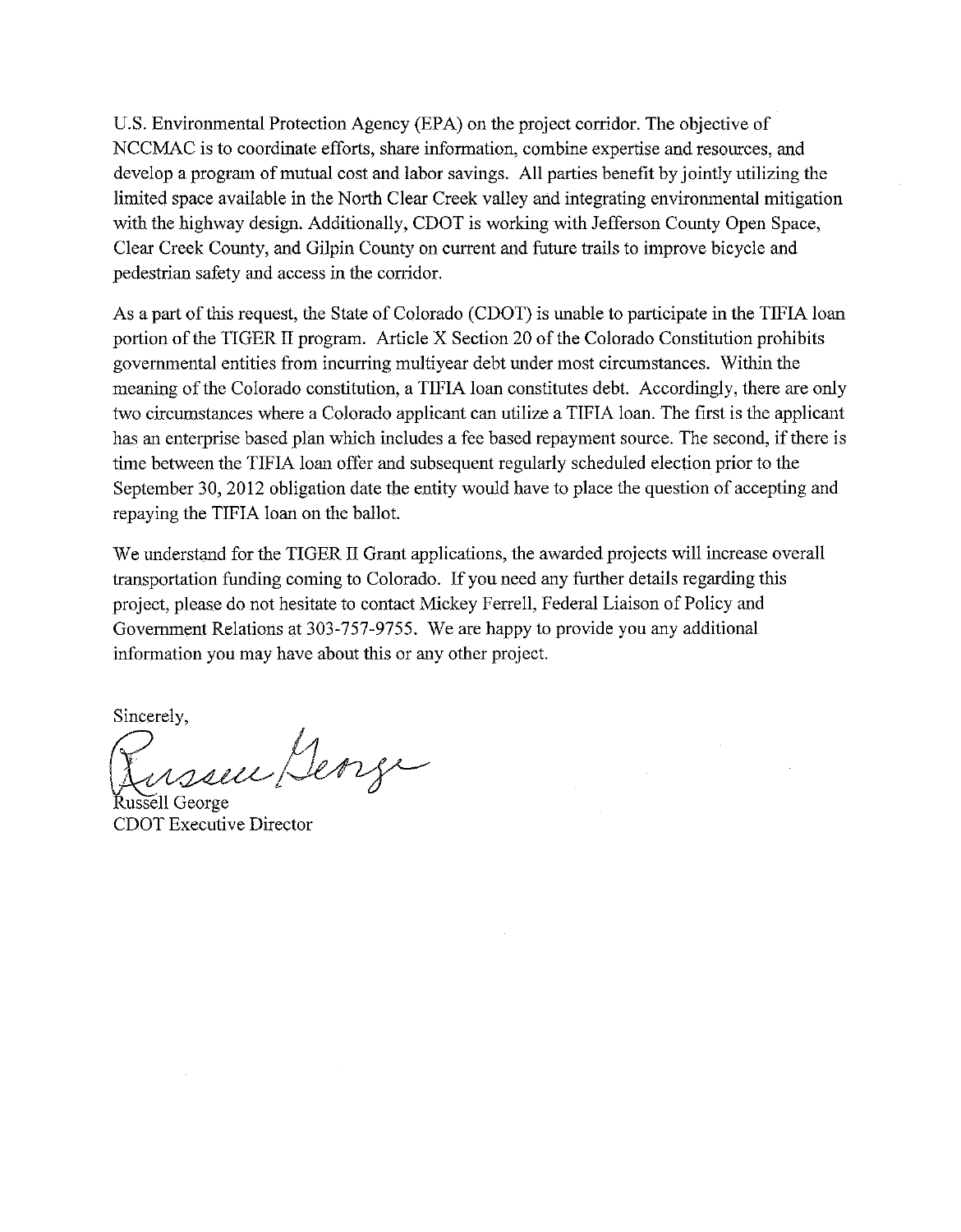# **TABLE OF CONTENTS**

| Α. |       |  |  |  |  |  |
|----|-------|--|--|--|--|--|
| В. |       |  |  |  |  |  |
| C. |       |  |  |  |  |  |
| D. |       |  |  |  |  |  |
| 1. |       |  |  |  |  |  |
|    | (a)   |  |  |  |  |  |
|    | (i)   |  |  |  |  |  |
|    | (ii)  |  |  |  |  |  |
|    | (iii) |  |  |  |  |  |
|    | (iv)  |  |  |  |  |  |
|    | (v)   |  |  |  |  |  |
|    | (vi)  |  |  |  |  |  |
|    | (b)   |  |  |  |  |  |
|    | (c)   |  |  |  |  |  |
|    | (i)   |  |  |  |  |  |
|    | (ii)  |  |  |  |  |  |
|    | (iii) |  |  |  |  |  |
|    | (iv)  |  |  |  |  |  |
|    | (v)   |  |  |  |  |  |
|    | (vi)  |  |  |  |  |  |
| 2. |       |  |  |  |  |  |
|    | (a)   |  |  |  |  |  |
|    | (b)   |  |  |  |  |  |
|    | (i)   |  |  |  |  |  |
|    | (ii)  |  |  |  |  |  |
| Е. |       |  |  |  |  |  |
| F. |       |  |  |  |  |  |
| G. |       |  |  |  |  |  |
| Η. |       |  |  |  |  |  |
| I. |       |  |  |  |  |  |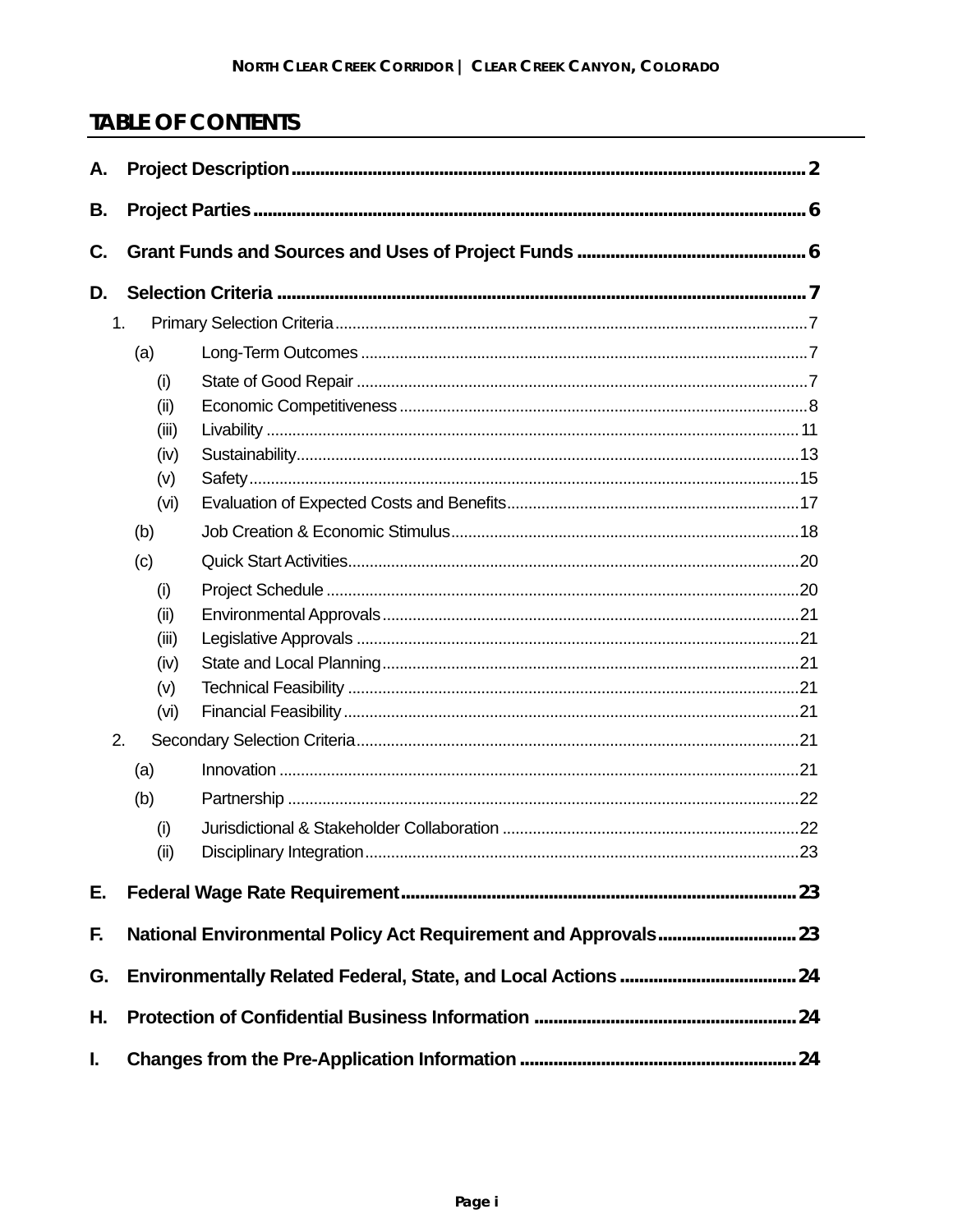| <b>FIGURES</b> |                                                                                                                                                          |  |
|----------------|----------------------------------------------------------------------------------------------------------------------------------------------------------|--|
|                |                                                                                                                                                          |  |
|                |                                                                                                                                                          |  |
|                | FIG 3. Map showing the location of the North Clear Creek Corridor Project and                                                                            |  |
| <b>TABLES</b>  |                                                                                                                                                          |  |
| Table 1.       |                                                                                                                                                          |  |
| Table 2.       |                                                                                                                                                          |  |
| Table 3.       |                                                                                                                                                          |  |
| Table 4.       | Projected gaming industry taxes, employees and annual wages created by                                                                                   |  |
| Table 5.       |                                                                                                                                                          |  |
| Table 6.       |                                                                                                                                                          |  |
| Table 7.       | Average Annual Daily Traffic (AADT) by gaming area and statewide Vehicle                                                                                 |  |
| Table 8.       |                                                                                                                                                          |  |
| Table 9.       | Projected Average Annual Daily Traffic (AADT) volume and crashes WITHOUT<br>and WITH Project improvements on the affected portions of SH 119 and US 6 17 |  |
|                | Table 10A. Summary of Project benefit cost analysis (including three components), using                                                                  |  |
|                | Table 10B. Project benefit-cost analysis, broken down according to performance criteria,                                                                 |  |
|                |                                                                                                                                                          |  |

#### **APPENDICES**

- **Appendix A Acronyms and Abbreviations**
- **Appendix B Project Schedule**

**Appendix C - Letters of Support** 

**Appendix D – Cetificates of Compliance for Federal Wage Requirement and State and Local Planning** 

**Appendix E - Reference Links**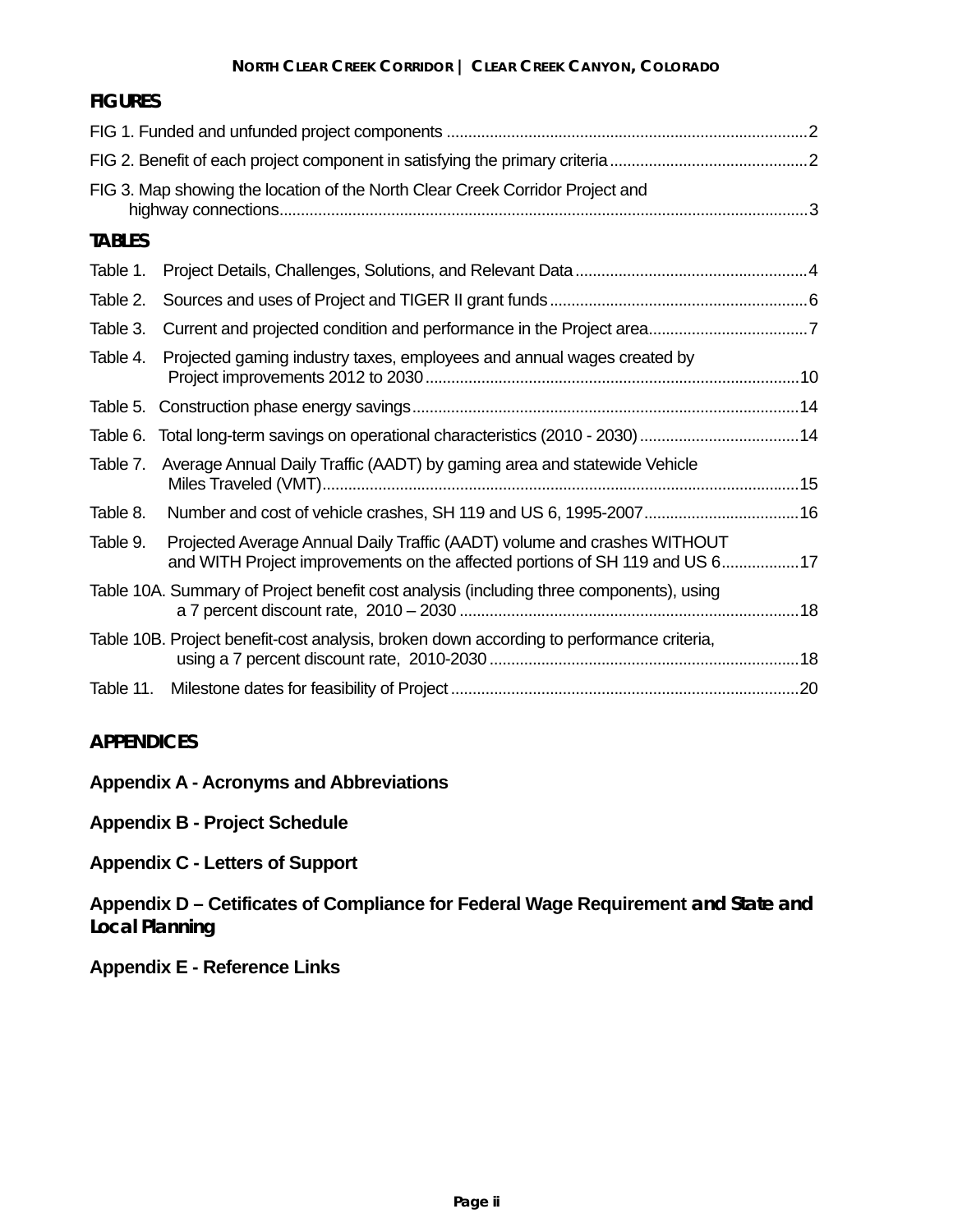# **Executive Summary**

Traffic safety and improved livability are the top priorities for the rural North Clear Creek Corridor Project (the Project). Total construction cost of the project is \$82 million. This grant application requests \$55 million in funding to supplement \$27 million in obligated funds. This project results from more than three years of collaborative partnership among multiple federal, state and local agencies.

This Project achieves:

- An **8:1 benefit-cost ratio**
- **323 total projected construction jobs**
- **2,096 total projected long-term jobs**

This partnership has created a multi-use, multi-benefit project in a part of rural Colorado that is located within 20 miles of Golden and the Denver metro area's 2.5 million citizens. The Project is along two highway sections of US Highway 6 (US 6) and State Highway 119 (SH 119). It is composed of three (3) components:

- 1. Highway widening and curve straightening (1 mile);
- 2. Installation of Intelligent Transportation Systems (ITS) (15.1 miles); and
- 3. Rockfall mitigation and monitoring (14.5 miles).

All three components of this project complement each other, provide cost savings, increase access to well-paid jobs, and improve an environment that has been degraded by historic mining.

**What is so special about this location?** This Project is in a rural area of Colorado (as defined by the 2000 U.S. Census Bureau). The Project highways carry travelers from the greater Denver metropolitan area to nearby mountains, fishing streams, and tourist destinations. It parallels part of I-70, but has gentler grades. When parts of I-70 are closed in the winter, these highways become alternative routes for motorists and commercial traffic. Bus and truck drivers prefer the lower grades, but rock fall hazards and narrow lanes are safety concerns. High volumes of commercial buses carry workers and visitors to gaming areas, and trucks carry rock from a major quarry to construction sites in nearby cities. The highways are squeezed between sharp curves, sheer rock walls on one side, and a mountain creek on the other side. There is little room for driver error.



*Automobile and bus crash on SH 119, May 2010.* 

**Why is this project needed?** Although the highway sections are important thoroughfares, the narrow, winding roadways have



safety problems that negatively impact both people and the economic health of this rural area. So far in 2010, the corridor has been the site of several major traffic accidents. In one accident, a car collided head-on with a bus on SH 119 resulting in life threatening injuries to both car passengers.

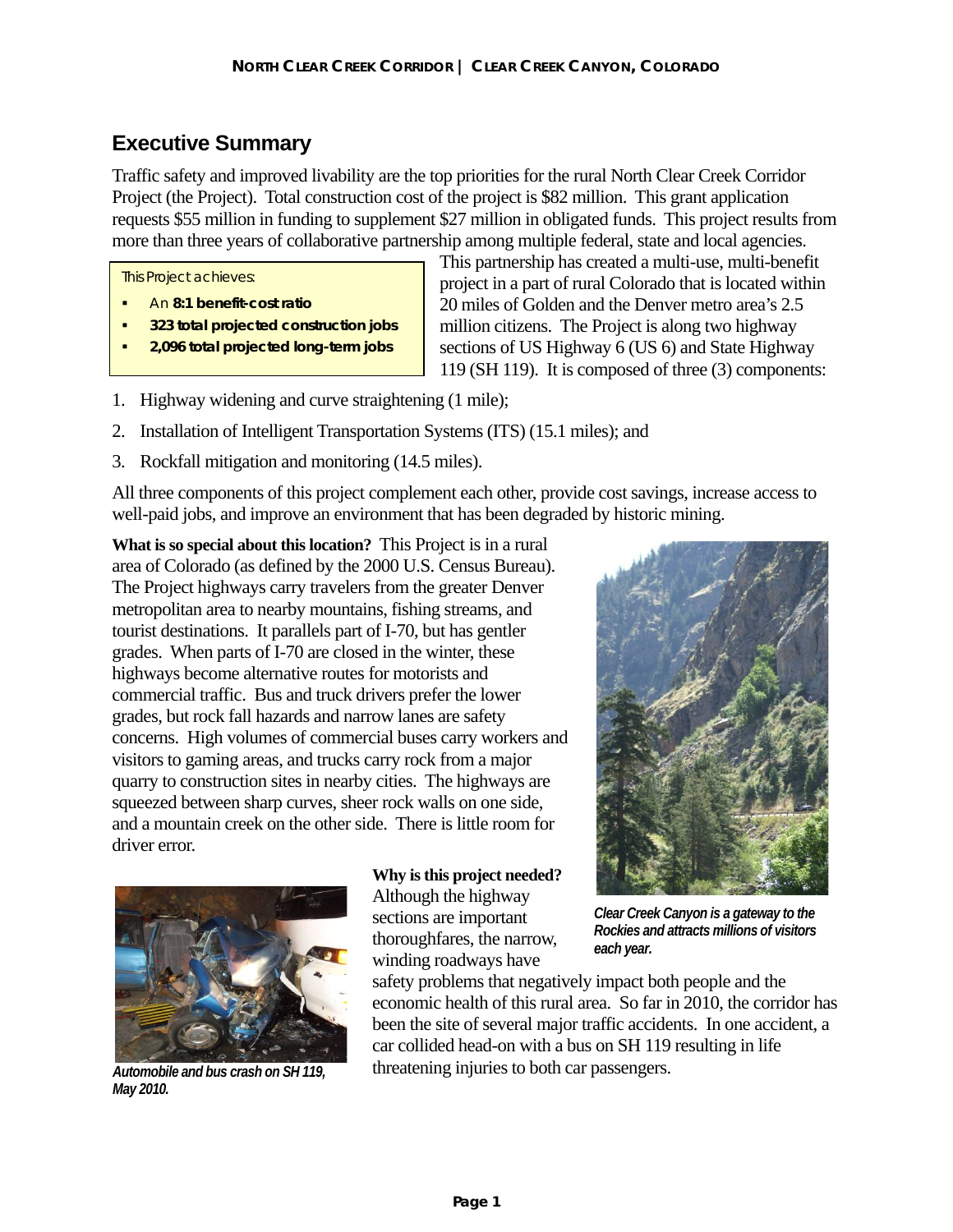Highway widening and curve straightening would *FIG 1. Funded and unfunded project components*  improve that section of roadway, but there are currently insufficient funds to complete the project (Figure 1). Only a small portion of this project (0.4 miles) is funded, but that portion of roadway ends at an unsafe point with limited viewing range. With TIGER II funding for one (1) additional mile (Component 1), the roadway would be reconstructed to an end point with better views of the road (and safer conditions for drivers). The second component is to install a communications infrastructure within the canyons that the highways follow to improve radio communications in the area. Emergency services, in particular, are impacted. For example, the Colorado State Patrol and ambulance services may not be able to communicate when there is a rockfall or medical emergency. With the nearest hospital 30 miles away from



Black Hawk and Central City, emergency services need to know road and traffic conditions when transporting patients. The third component of the project is to reduce rockfall hazards. Loose boulders

*FIG 2. Benefit of each project component in satisfying the primary criteria* 



and rockfall can crush vehicles and prevent travel for hours to weeks at a time.

**What is so special about this project?** This project meets all of the primary and secondary criteria for TIGER II proposals. Its strengths include safety, livability, and partnership. Each component addresses safety issues unique to heavily traveled roadways in narrow mountain canyons. Cooperation among a diverse group of agencies, organizations and NGOs (Non-Governmental Organizations) creates benefits that go beyond the edge of pavement (See 2(b) *Partnership* for details).

Achieving an extraordinary range of goals, the Project yields an impressive benefit cost ratio of 8:1. Figure 2 illustrates the benefits of the currently-funded 0.4 miles of the Project, and the additional benefits realized from constructing all three project components. Without completion of this Project, the Environmental Protection Agency (EPA) and Colorado Department of Public Health and Environment (CDPHE) cannot construct a mine drainage treatment facility (at MP 6.2) or install pipelines

(MP 6.2-7.3) to convey polluted mine drainage to the proposed mine drainage treatment facility. The water quality problems are associated with two acid mine drainages (the Gregory Incline and National Tunnels) under the Superfund program.

# **A. Project Description**

The North Clear Creek Corridor Project (the Project) is located in a rural area of the north central Rocky Mountains, Colorado (see Figure 3). Within the Project area, Clear Creek serves as a major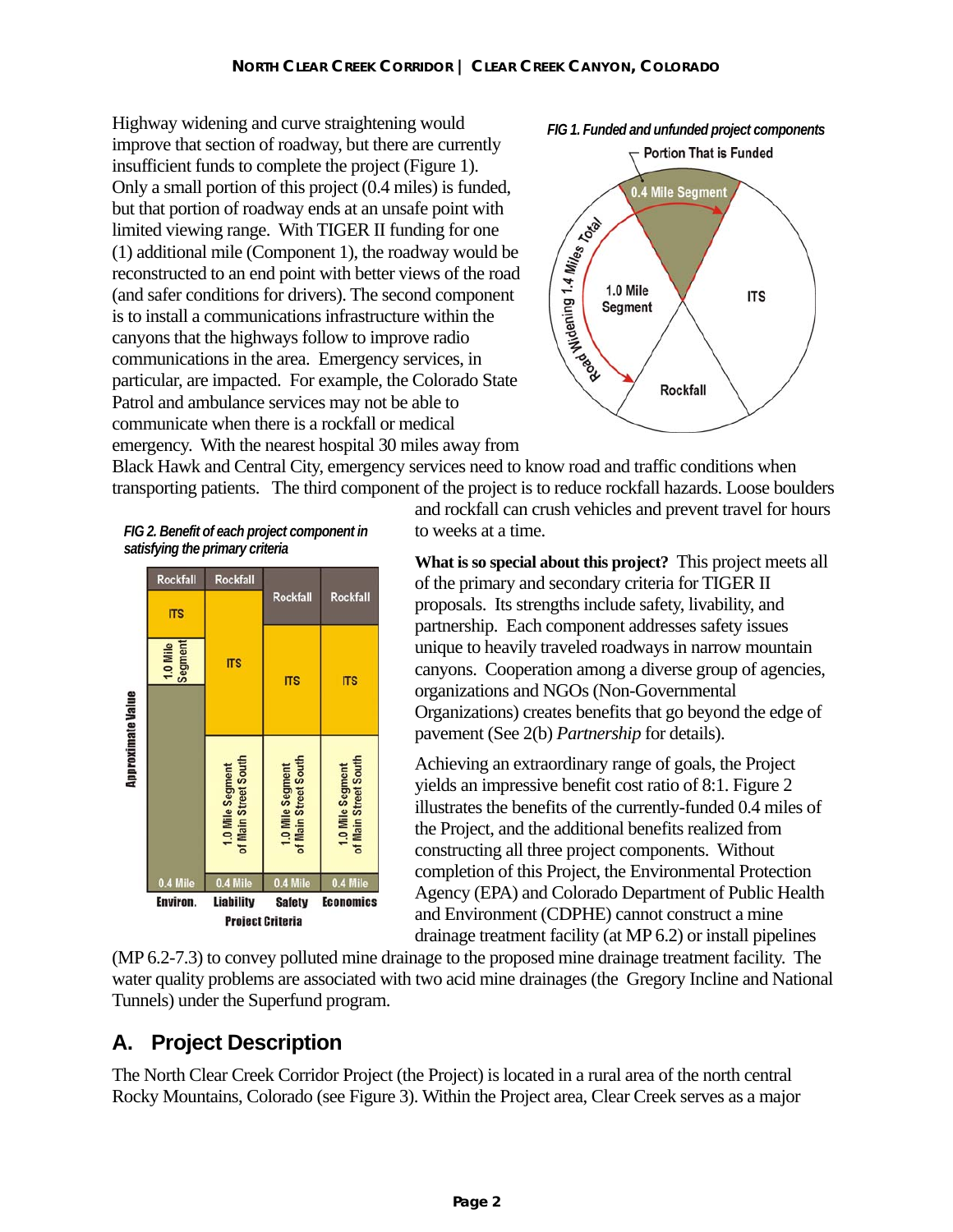source of water for more than a quarter million people in the Denver metropolitan area. Clear Creek drains through Clear Creek Canyon, flowing to the eastern plains and joining the South Platte River. The narrow canyon, and proximity of water, constrains highway expansion of US 6, creating a need for unique transportation access. Colorado's first important gold discoveries were made 150 years ago in the Central City-Idaho Springs district, and the state's first successful ore smelter was established in Black Hawk. As a result of this historical mining activity, the Project is now within the Central City/Clear Creek Superfund site, Operable Unit 4.





Today, the Project transportation corridors, US 6 and SH 119, provide access to spectacular beauty, abundant wildlife, U.S. Forest Service lands, scenic trails and byways (e.g. the Peak to Peak Scenic & Historic Byway, a part of SH 119), recreation, cultural activities (e.g. opera, museums, restaurants, and small business retail outlets) and the Central City-Black Hawk National Historic District. The Peak to Peak connects small towns and gives many people the options of things to do (including festivals and events). The area has water sports, mine tours, skiing, gaming, horseback riding, and hiking. The corridors are highly utilized for day trips and serve as a vital link to safely connect the jobs in the mountainous area to major Front Range urban areas (including Denver, Fort Collins, and Greeley) and intermountain residential communities. The US 6 highway provides access to the Frei Quarry, which is the principal aggregate supplier for the Front Range area and generates multiple jobs.

The highways within this corridor have experienced a three-fold (382 percent) increase in traffic volume from 1991 to 2009. Transit providers have successfully moved employees and visitors to the Central City and Black Hawk area. However, traffic growth has resulted in decreased safety, increased accidents and traffic fatalities, and traffic congestion. Due to new rules allowing 24-hour gaming and other increased recreational activities in the corridor, the Colorado Department of Transportation (CDOT) anticipates continued increases in traffic, and major problems with pavement, congestion, and safety.

Activities have been monitored by CDOT within the area for the past 10 years, and improvements must be made to accommodate the growing traffic volumes. Table 1 describes the Project components and costs (\$55 million of which is requested in TIGER II grant funding) that will improve the conditions in Clear Creek Canyon and support CDOT's goal of environmental and economic recovery.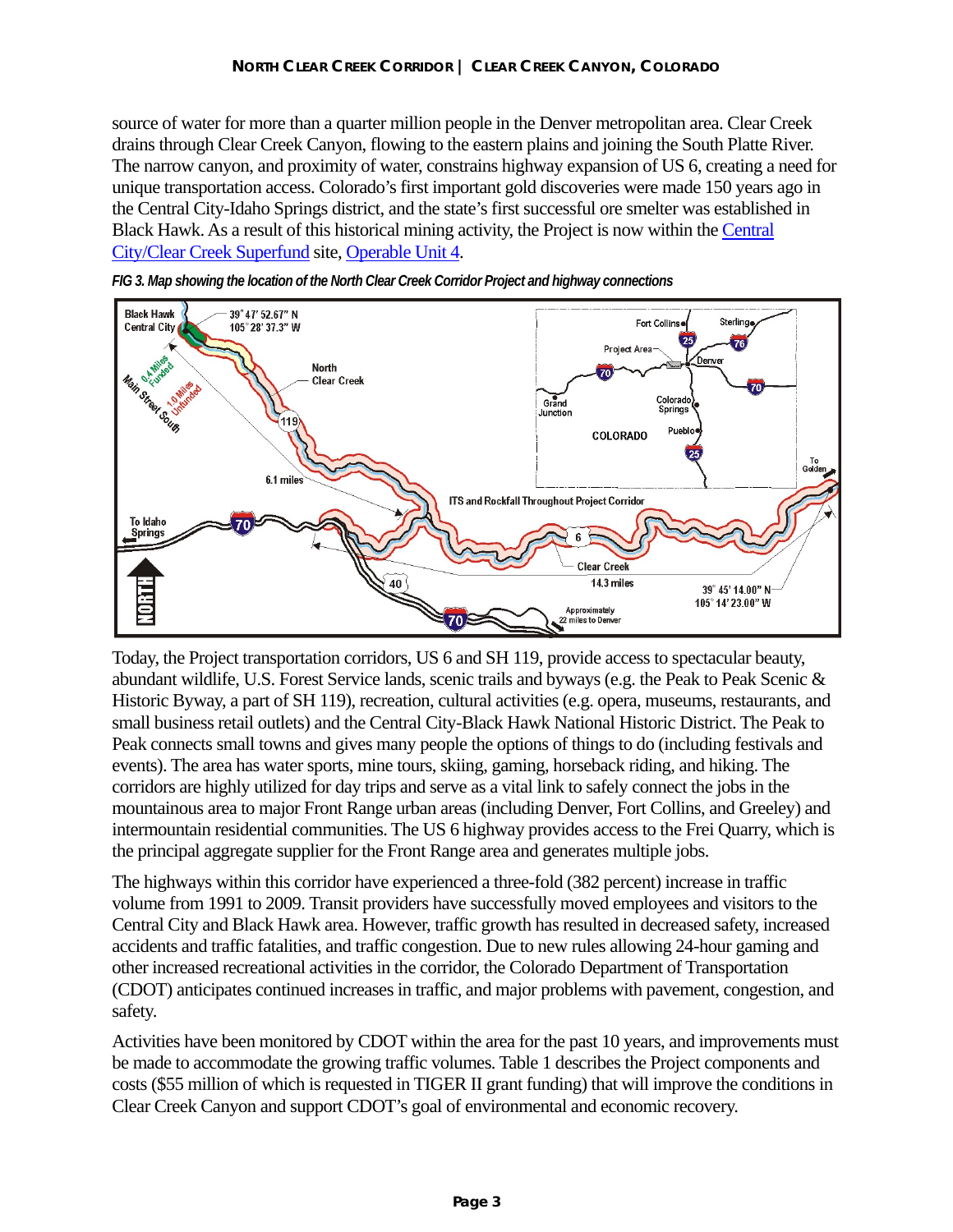| <b>Project Component and Description</b>                                                                                                             |                                                                                                                                                                                                                                                                                                                                                                                                                                                                                                                                                                                       | Challenge                                                                                                                                                                                                                                                                                                                                                                                                                                                                                                                                                                                                                                                                                                     | <b>How Project Addresses Challenge</b>                                                                                                                                                                                                                                                                                                                                                                                                                                                                                                                                                                                                                                                                                                                                                                                                                                                                 | <b>Relevant Data</b>                                                                                                                                                                                              | Cost<br>\$ million |
|------------------------------------------------------------------------------------------------------------------------------------------------------|---------------------------------------------------------------------------------------------------------------------------------------------------------------------------------------------------------------------------------------------------------------------------------------------------------------------------------------------------------------------------------------------------------------------------------------------------------------------------------------------------------------------------------------------------------------------------------------|---------------------------------------------------------------------------------------------------------------------------------------------------------------------------------------------------------------------------------------------------------------------------------------------------------------------------------------------------------------------------------------------------------------------------------------------------------------------------------------------------------------------------------------------------------------------------------------------------------------------------------------------------------------------------------------------------------------|--------------------------------------------------------------------------------------------------------------------------------------------------------------------------------------------------------------------------------------------------------------------------------------------------------------------------------------------------------------------------------------------------------------------------------------------------------------------------------------------------------------------------------------------------------------------------------------------------------------------------------------------------------------------------------------------------------------------------------------------------------------------------------------------------------------------------------------------------------------------------------------------------------|-------------------------------------------------------------------------------------------------------------------------------------------------------------------------------------------------------------------|--------------------|
| <b>SH 119 Main Street South - MP 4.9 to 6.3:</b><br>Cooperative project between agencies with<br>components listed below.                            |                                                                                                                                                                                                                                                                                                                                                                                                                                                                                                                                                                                       | Agencies have limited budgets for high cost<br>environmental/transportation work within a<br>common area.                                                                                                                                                                                                                                                                                                                                                                                                                                                                                                                                                                                                     | Agencies formed agreements and combined projects to<br>achieve a common goal and reduce costs through<br>economies of scale.                                                                                                                                                                                                                                                                                                                                                                                                                                                                                                                                                                                                                                                                                                                                                                           | NCCMAC Partnership (see<br>Section B, Project Parties)                                                                                                                                                            |                    |
| $\blacksquare$                                                                                                                                       | SH 119 MP 5.9 to 6.3 (0.4 miles):<br>Highway Widening, - Widening from<br>two to four lanes (0.4 miles of SH 119)<br>to improve mobility and allow vehicles<br>to safely pass slower vehicles.<br><b>Multi-Use Recreation Path and</b><br><b>Historic Signing.</b><br><b>Stream Restoration - Reconstruct</b><br>North Clear Creek.<br><b>Central City/Clear Creek Superfund</b><br>Site - Clean up mine wastes in North<br>Clear Creek and/or construction<br>areas.<br>SH 119 MP 0.1 to 4.9<br><b>Surface Treatment and Safety -</b><br>Asphalt overlay and safety<br>improvements. | Widening: High accident rate on sharp curves<br>through project and traffic congestion interferes<br>with operation of passenger buses<br>Path: Lack of trail connectivity inhibiting bicycle<br>and pedestrian mobility.<br>Stream: Degraded and polluted section of<br>North Clear Creek dates back to 1850s mining<br>activities, reduced fishery, visual blight.<br><b>Superfund Site: Mine waste materials contain</b><br>acid-forming sulfide minerals and toxic metals<br>that leach out resulting in damage to portions<br>of the Clear Creek Watershed.<br>Surface Treatment: Asphalt surface has<br>exceeded design life; continuous maintenance<br>is required to sustain existing Poor condition. | Widens highway; improves curve radius; providing safe<br>shoulders; provides additional lane capacity.<br>Path allows user access to the restored creek; prevents<br>vehicular and pedestrian conflicts; interpretive signing<br>informs users about the area's rich mining history.<br>Restore stream habitat to support aquatic life (including<br>brown trout, Salmo turtta) and improve the water quality for<br>the Clear Creek Watershed (a recreation and water<br>resource for the Denver metro area).<br><b>Superfund Site mine tailings are removed and either</b><br>encapsulated under the roadway or hauled offsite to a<br>repository. Mine drainage treatment facility pad. This is a<br>cooperative effort between CDOT, CDPHE, and the EPA.<br>Surface Treatment: Overlay will repair surface and upgrade<br>guardrail to current standards, raising the rating to Good<br>condition. | Not applicable                                                                                                                                                                                                    | 27.0               |
| $\blacksquare$                                                                                                                                       | SH 119 MP 4.9 to 5.9 (1.0 mile):<br>Highway Widening - Widening from<br>two to four lanes to improve mobility<br>and allow vehicles to safely pass<br>slower vehicles. Mitigate disturbed<br>mine waste piles<br><b>Multi-Use Recreation Path and</b><br><b>Historic Signing</b><br><b>Central City/Clear Creek Superfund</b><br>Site - Clean up mine wastes in North<br>Clear Creek and/or construction<br>areas.                                                                                                                                                                    | Widening: High accident rate on sharp curves<br>through project and traffic congestion interferes<br>with operation of passenger buses. Potential<br>for mine tailings to be uncovered during<br>highway construction<br>Path: Lack of trail connectivity inhibiting bicycle<br>and pedestrian mobility.<br>Superfund Site: Mine waste materials contain<br>acid-forming sulfide minerals and toxic metals<br>that leach out resulting in damage to portions<br>of the Clear Creek Watershed.                                                                                                                                                                                                                 | Widens highway from 2 to 4 lanes while improving the<br>curve radius, providing safe shoulders off the highway, and<br>providing additional lane capacity.<br>Path: allows user access to the restored creek; prevents<br>vehicular and pedestrian conflicts; interpretive signing<br>informs users about the area's rich mining history.<br>Superfund Site mine tailings are removed and either<br>encapsulated under the roadway or hauled offsite to a<br>repository. This is a cooperative effort between CDOT,<br>CDPHE, and the EPA.                                                                                                                                                                                                                                                                                                                                                             | <b>Accident information and</b><br>traffic count data, accident<br>reduction analysis.<br>Jefferson County Open<br>Space trail plans for<br>connectivity and economic<br>opportunities.<br>EPA and CDPHE reports. | 29.0               |
| <b>Intelligent Transportation System -</b><br>Improvements for 0.6 miles of SH 119 (MP<br>0.0 to 0.6) and 14.5 miles of US 6 (MP 257.1<br>to 271.6). |                                                                                                                                                                                                                                                                                                                                                                                                                                                                                                                                                                                       | The lack of communication systems in the<br>canyon increase accident response time,<br>increasing severity of injuries and the fatality<br>rate. Lack of communication hinders<br>development and growth.                                                                                                                                                                                                                                                                                                                                                                                                                                                                                                     | Install variable message signs, emergency call boxes, fiber<br>optic communication lines, video cameras, remote weather<br>stations, and road closure gates.                                                                                                                                                                                                                                                                                                                                                                                                                                                                                                                                                                                                                                                                                                                                           | <b>CDOT Traffic studies, traffic</b><br>counts, accident and<br>response statistics, heavy<br>recreation usage.                                                                                                   | 20.0               |

### *Table 1. Project Details, Challenges, Solutions, and Relevant Data*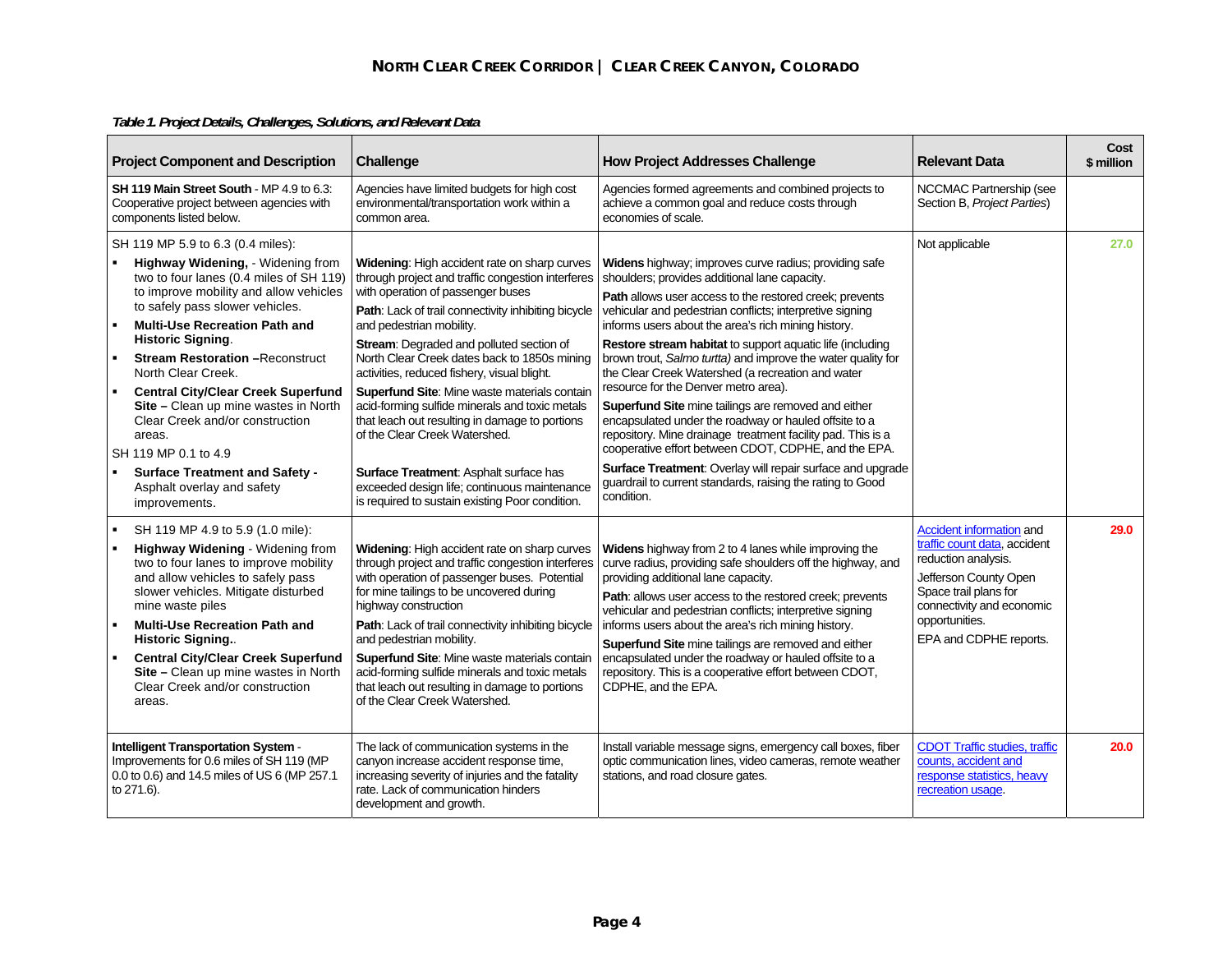#### **NORTH CLEAR CREEK CORRIDOR | CLEAR CREEK CANYON, COLORADO**

| <b>Project Component and Description</b>                                                                                                                                                                                                                                  | Challenge                                                                                                                                          | <b>How Project Addresses Challenge</b>                                                                                     | Relevant Data                              | Cost<br>\$ million |  |  |
|---------------------------------------------------------------------------------------------------------------------------------------------------------------------------------------------------------------------------------------------------------------------------|----------------------------------------------------------------------------------------------------------------------------------------------------|----------------------------------------------------------------------------------------------------------------------------|--------------------------------------------|--------------------|--|--|
| US 6 Rockfall Mitigation -MP 257.1 to 271.6<br>Rockfall mitigation on 14.5 miles of US 6<br>includes rock scaling and installing rockfall<br>mesh in six high hazard locations.                                                                                           | Steep 30% or greater grade rock slopes<br>continuously release rocks onto highway,<br>creating hazards to the road users and<br>causing accidents. | Install rock mesh and fences to keep rocks on slope or catch   CDOT rockfall studies,<br>rocks before they hit the highway | accident reports.<br>maintenance concerns. | 4.7                |  |  |
| US 6 and SH 119 Rockfall Monitoring - MP<br>257.1 to 271.6: Installation of electronic<br>rockfall monitoring equipment in select areas<br>of US 6 and SH 119 for identification of future<br>rockfalls and protection of travelers.                                      | A few areas have potential for failure and the<br>rock cannot be easily removed.                                                                   | Install monitoring systems so stability of rock face can be<br>determined.                                                 | <b>CDOT</b> rockfall studies.              | 1.3                |  |  |
| <b>TOTAL PROJECT</b>                                                                                                                                                                                                                                                      |                                                                                                                                                    |                                                                                                                            |                                            | \$82.0             |  |  |
| NCCMAC=North Clear Creek Mitigation Advisory Committee, CDPHE=Colorado Department of Public Health and Environment, EPA=Environmental Protection Agency, Red = Unfunded Project and<br>amount of request for TIGER II funding, Component Green = Funded Project Component |                                                                                                                                                    |                                                                                                                            |                                            |                    |  |  |

The website providing supporting documentation is available at http://www.northclearcreekproject.org/tigerGrant\_02.html.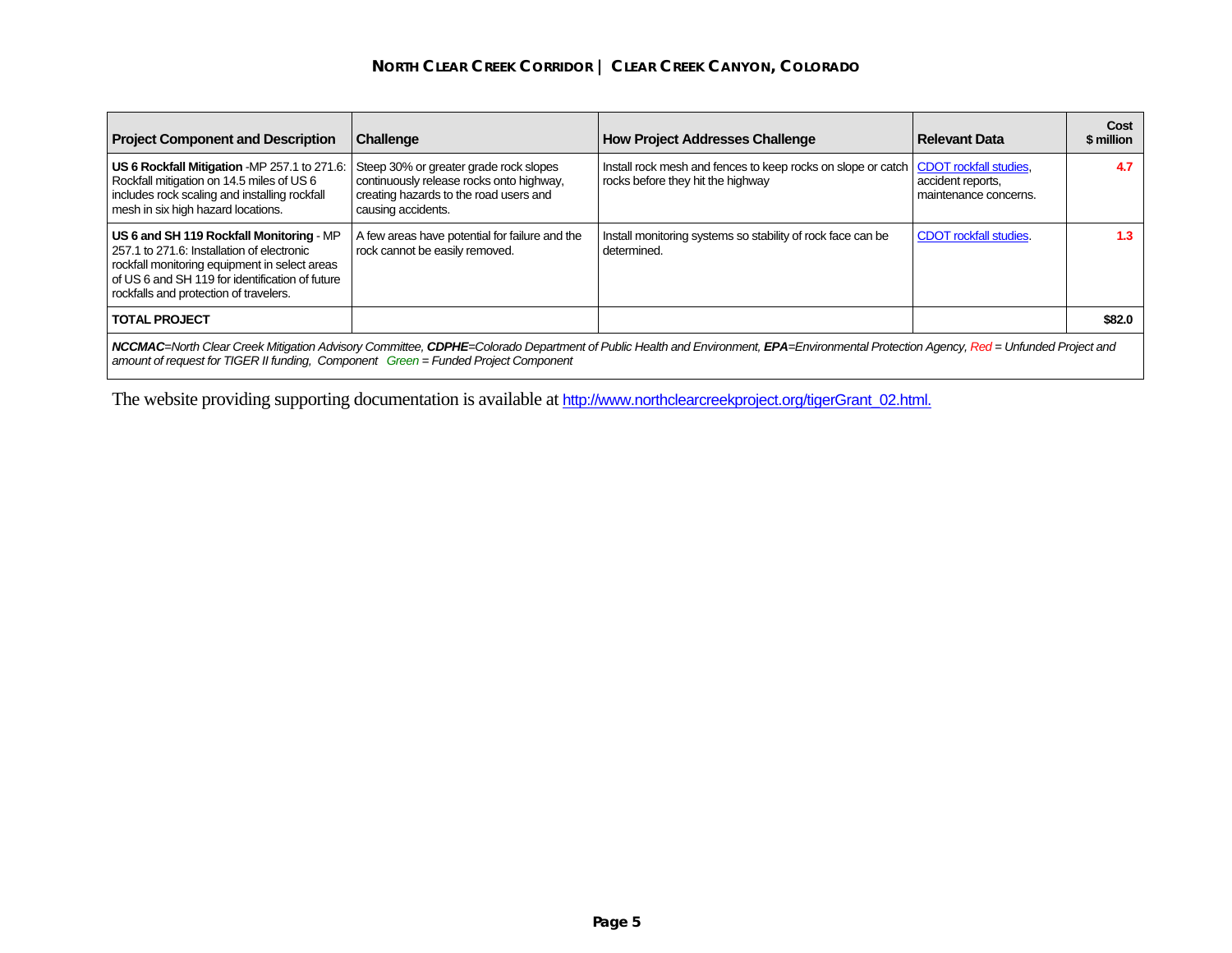# **B. Project Parties**

Receipt of the TIGER II Grant funds will benefit CDOT and the North Clear Creek Mitigation Advisory Committee (NCCMAC) partnership. The NCCMAC partnership formed in January 2007 (see Memorandum of Understanding) to facilitate the efforts of CDOT, CDPHE, and EPA on the Project corridor. The objective of NCCMAC is to coordinate efforts, share information, combine expertise and resources, and develop a program of mutual cost and labor savings. This project

#### **Active NCCMAC partners:**

- City of Black Hawk
- Colorado Dept. of Public Health & Environment (CDPHE)
- Colorado Dept. of Transportation (CDOT)
- Colorado Division of Reclamation Mining & Safety
- Colorado Division of Wildlife (CDOW)
- Colorado School of Mines
- Gilpin County
- Silver Dollar Metro District (SDMD)
- United States Army Corp of Engineers (the Corps)
- United States Environmental Protection Agency (EPA)
- United States Federal Highway Administration (FHWA)
- University of Colorado Denver

builds on the cooperation, planning, engineering, and development by the NCCMAC team (partners are listed in the yellow box). All parties benefit by jointly utilizing the limited space available in the North Clear Creek valley and integrating environmental mitigation with the highway design. Additionally, CDOT is working with Jefferson County Open Space, Clear Creek County, and Gilpin County on current and future trails to improve bicycle and pedestrian safety and access in the corridor.

# **C. Grant Funds and Sources and Uses of Project Funds**

The Project will be funded from multiple sources as shown in Table 2 below. The NCCMAC team is committed to keeping the project going but, due to decreases in transportation revenue, this project requires additional federal assistance. All design and right-of-way funds have already been obligated.

| <b>Organization (source of</b><br>funds) | <b>Funding Amount</b> | <b>Activities</b>                                                                                                           | <b>Percent Share</b><br>(numbers are rounded) |
|------------------------------------------|-----------------------|-----------------------------------------------------------------------------------------------------------------------------|-----------------------------------------------|
| <b>CDPHE &amp; EPA</b>                   | \$4,950,000           | Design work, treatment plant pad site,<br>mine/mill waste cleanup, and stream<br>restoration                                | 6                                             |
| <b>SDMD</b><br>\$2,800,000               |                       | Right-of-way acquisition, website support,<br>grant applications and construction                                           | 3                                             |
| City of Black Hawk                       | \$30,000              | Right-of-way donations                                                                                                      | $\leq$ 1                                      |
| <b>FHWA</b>                              | \$700,000             | Multi-use trail construction and Historical<br><b>Markers</b>                                                               |                                               |
| CDOT                                     | \$18,592,000          | Design, right-of-way, and construction                                                                                      | 23                                            |
| <b>Total Obligated Funds</b>             | \$27,072,000          | Activities above are underway.                                                                                              | 33                                            |
| <b>TIGER II Grant Request</b>            | \$55,000,000          | Highway widening and curve straightening,<br>rockfall mitigation, and installation of<br>intelligent transportation system. | 67                                            |
| <b>Total Construction Cost</b>           | \$82,072,000          |                                                                                                                             | 100                                           |

*Table 2. Sources and uses of Project and TIGER II grant funds* 

*Article X Section 20 of the Colorado Constitution prohibits governmental entities from incurring multiyear debt under most circumstances. Within the meaning of the Colorado constitution, a TIFIA loan constitutes debt. Accordingly, there are only two circumstances where a Colorado applicant can*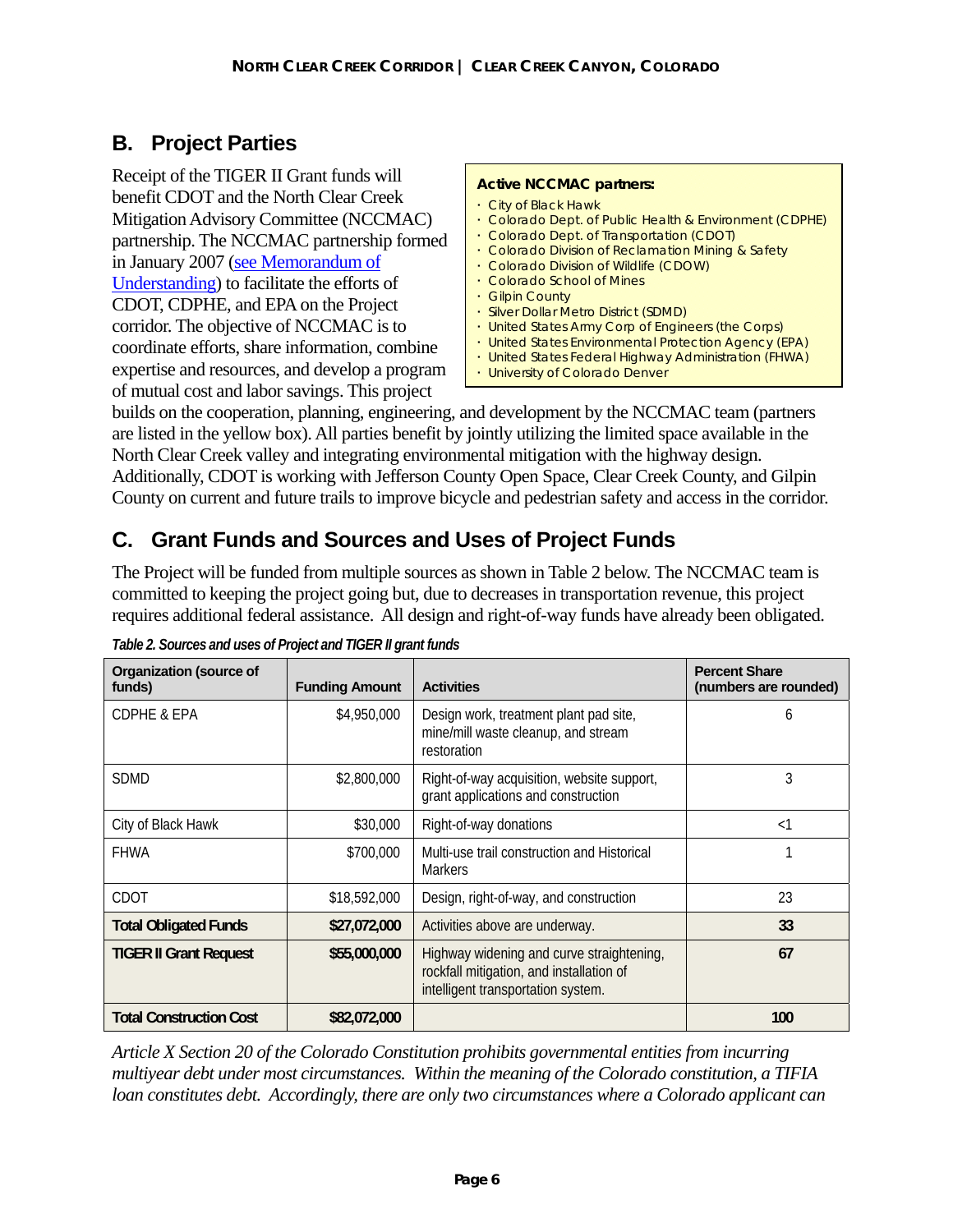*utilize a TIFIA loan. The first is the applicant has an enterprise based plan which includes a fee based repayment source. The second, if there is time between the TIFIA loan offer and subsequent regularly scheduled election prior to the September 30, 2012 obligation date the entity would have to place the question of accepting and repaying the TIFIA loan on the ballot.* 

# **D. Selection Criteria**

## **1. Primary Selection Criteria**

### **(a) Long-Term Outcomes**

# **(i) State of Good Repair**

According to CDOT's rating system, the existing road conditions on the relevant sections of SH 119 are considered " poor." Issues of deterioration will be addressed by upgrading and reconstructing the roadways, bringing the relevant road sections to a "good" rating (Table 3). Life cycle costs for the Project are minimized by applying CDOT and FHWA Life-Cycle Cost Software, resulting in a projected roadway maintenance



*SH 119 asphalt damage.* 

annual cost savings of \$38,500 per year. For example, using concrete paving on the Main Street South component will result in low maintenance costs until 2040. The Project is appropriately capitalized and uses asset management approaches that optimize long-term cost structure. Additional details of the financial feasibility of the Project are provided in Section (c)(vi).

|  | Table 3. Current and projected condition and performance in the Project area |  |
|--|------------------------------------------------------------------------------|--|
|  |                                                                              |  |

|               | <b>Pavement</b> |              | <b>Accident Rate</b> |                                       | Operations*** |         | Environment                                                 |                                                                             |
|---------------|-----------------|--------------|----------------------|---------------------------------------|---------------|---------|-------------------------------------------------------------|-----------------------------------------------------------------------------|
|               | <b>Before</b>   | <b>After</b> | <b>Before</b>        | <b>After</b>                          | <b>Before</b> | After   | <b>Before</b>                                               | After                                                                       |
| <b>SH 119</b> | Poor            | Good         | Above<br>Average     | Reduced 84%<br>for widened<br>section | LOS E         | LOS B** | Degraded Stream,<br>sediment runoff,<br>wildlife fatalities | Restored stream,<br>improved water quality,<br>reduced animal<br>collisions |

*\* While accident rate is only improved, accident response and traffic management are greatly enhanced* 

*\*\* Operations for widened portions are improved for widened portions only and signal operations at Main Street* 

*\*\*\*Operations overall will benefit from traffic management* 

**Current Conditions**: The section of SH 119 to be widened includes five sharp curves that experience high accident rates, rockfall incidents, and congestion. This section does not meet American Association of State Highway and Transportation Officials (AASHTO) Design Standards. In addition, the Colorado Rockfall Hazard Rating System ranks multiple locations on SH 119 and US 6 as high rockfall hazards. The Project includes a CDOT Traffic Safety Assessment to ensure best safety design approaches at the lowest cost.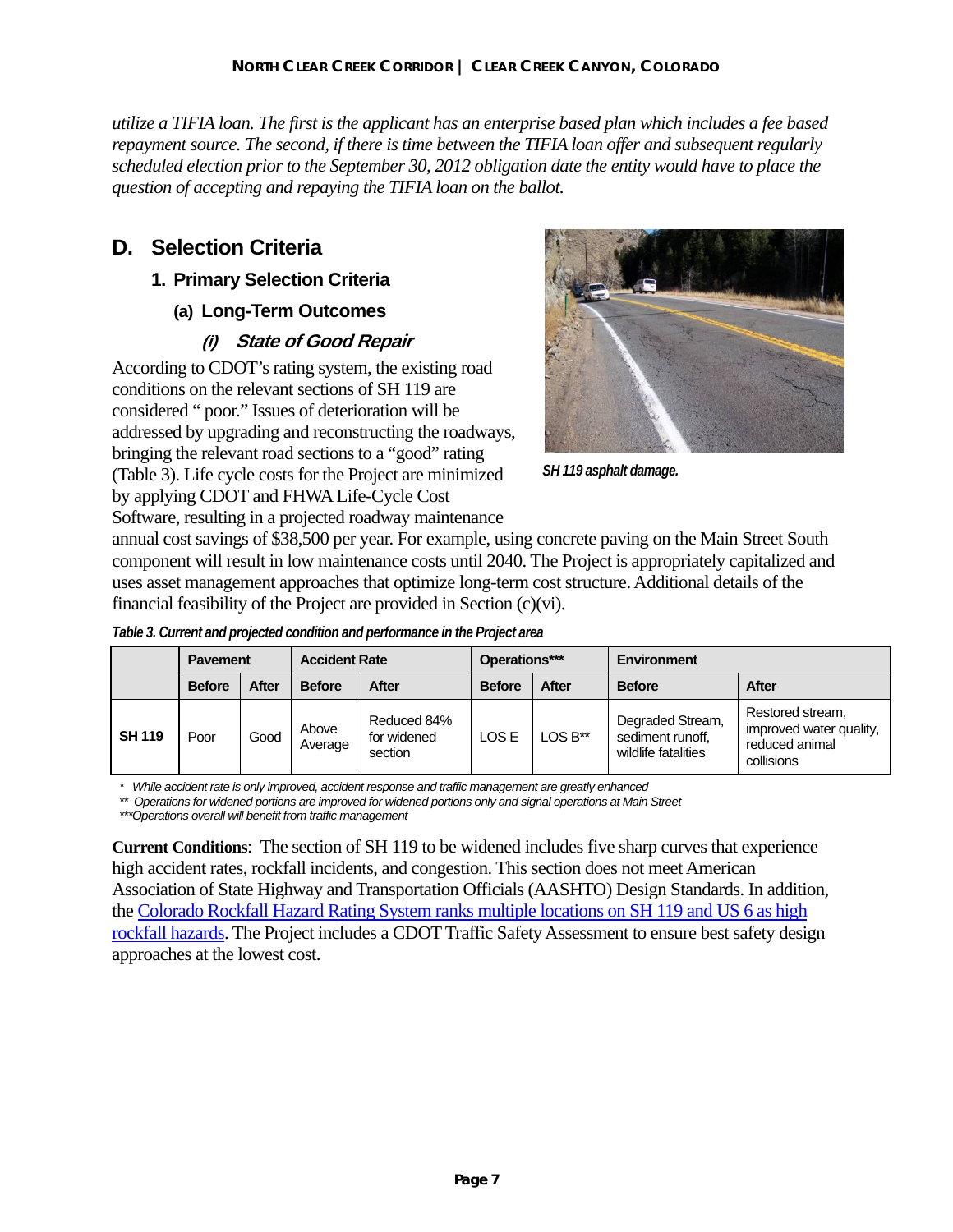

*Some highway curves were not designed for today's traffic.* 

The Gilpin County economy, including the areas of Black Hawk and Central City, relies on outdoor recreation and tourism. Black Hawk and Central City comprise the largest gaming center in Colorado. The negative effects of current road conditions (including crashes, traffic congestion and road closures), constrain and threaten the development of these important regional economic activities.

Most Gilpin County residents commute to other areas for work, shopping, and vital services. Additionally, gaming and tourism employees who work in Black Hawk and Central City commute daily from the Denver metro area, along with

visitors. The long-term impacts of poor access are detrimental to the economic growth and sustainability of Gilpin County.

**Environmental Rehabilitation**. The goal of EPA and CDPHE is to improve North Clear Creek so that the water can support a reintroduced brown trout population. Metals such as zinc, cadmium, and manganese must be reduced in order for fish to survive in North Clear Creek between Black Hawk and the confluence with Clear Creek. In addition, parts of the stream will be reconstructed in order to create the cool water temperatures and shaded areas required for fish habitat.

**Water Treatment**. Downstream municipal water providers rely on Clear Creek for all or part of their water supplies. The Mine Drainage Treatment Facility planned for North Clear Creek will stop polluted mine discharges from entering the creek but is dependent upon completion of this Project. The environmental restoration activities will result in less pollution and increased water quality in North Clear Creek, creating the potential for reduced operating costs for municipal utilities when the facility begins operations.**<sup>1</sup>**

**Long-term Operations and Maintenance**. Larger resurfacing projects are typically funded by CDOT resurfacing program (using FHWA funding) for projects identified with poor pavement condition. CDOT can request Colorado General Fund revenue to maintain the roadways in this corridor. A portion of tax revenue from limited stakes gaming has been used to prepare the Project designs. The CDOT maintenance budget for Project improvements is covered by the Colorado Highway Users Trust Fund.

The Mine Drainage Treatment Facility will be operated by CDPHE. All operations and maintenance costs will be paid for by EPA and CDPHE (as part of the Superfund sites clean-up agreement). The CDPHE portion of the continued operation expenses are paid from the Hazardous Substance Response Fund (a cash fund supplied by service fees at Colorado landfills).

# **(ii) Economic Competitiveness**

Long-term economic benefits from the Project will result in increased economic competitiveness and revenues. Project construction will provide improved access to recreational activities; increased tourist visits and gaming activity; more efficient transportation of commercial goods; safer and more reliable movement of commuting workers; and generation of new, permanent employment opportunities.

 $\overline{a}$ 

**<sup>1</sup>** Interview with Ann Beierle, Water Quality Coordinator, City of Golden, August 2009.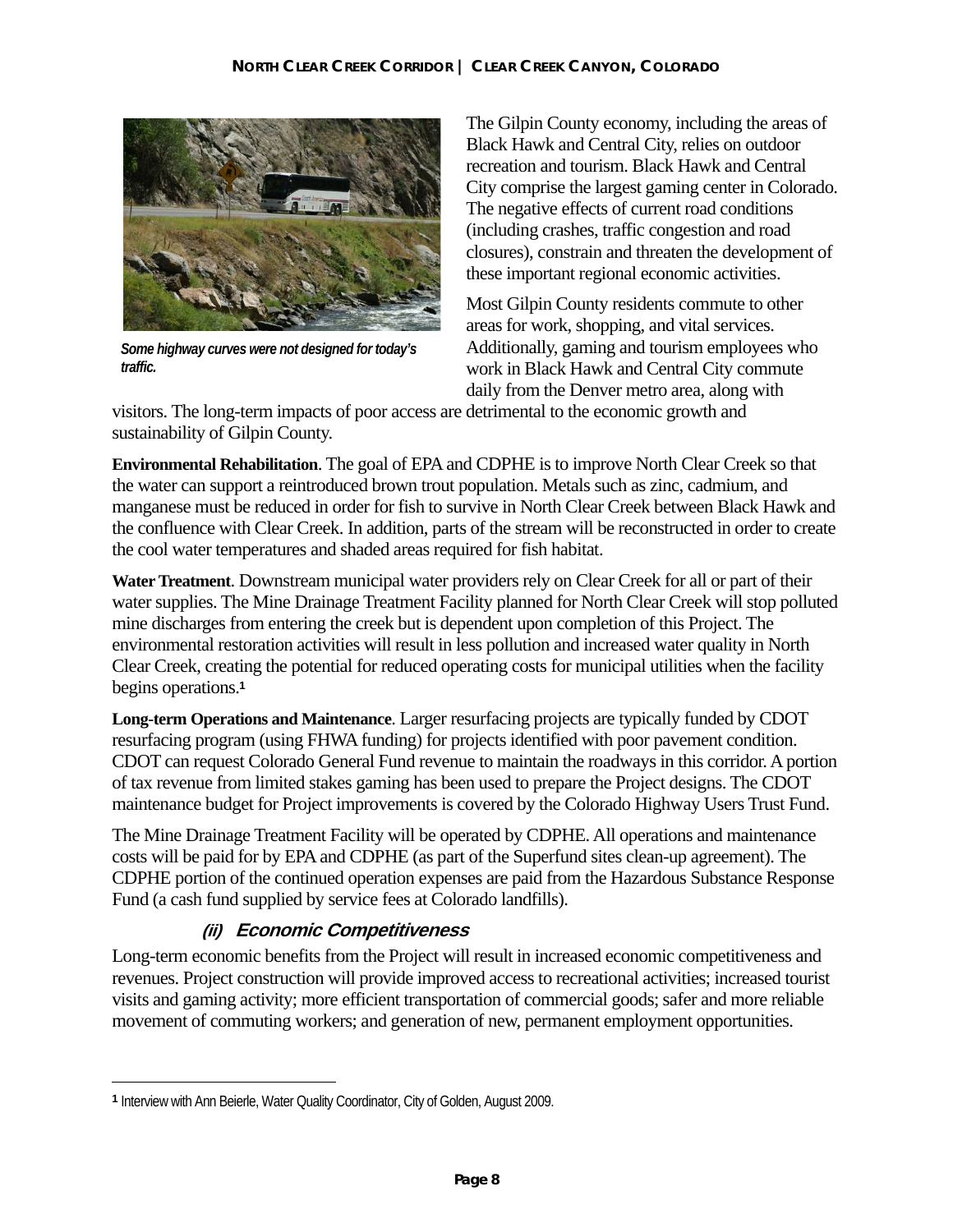*Downtown Central City offers visitors visible*  and ghost town tours.**2** Black Hawk and Central City are well **Tourism**. The project area provides a unique experience for international visitors that benefits not only the regional economy, but enhances long-term economic competitiveness on behalf of the United States. While gaming experiences can be found in many locations world-wide, the combination of casinos, opera and theater, Old West historic locations, scenic highways, and a state and national forest, are available only in this area. A 2007 study for the Colorado Department of Tourism found that international tourists expressed an interest in visiting a casino, historic places, small towns, gold mining, situated to take advantage of this tourist population, especially given the close proximity to the Denver International Airport.



*examples of gold mining and Rocky Mountain regional history.* 

Research has shown that transportation impediments (including poor road conditions, congestion and delays) have a negative impact on tourism and that transportation investment can help to increase tourist volumes.**3** Tourism provides an excellent economic stimulus because it brings outside dollars into a region. In addition, easy access for tourists encourages bicycle rentals, purchase of fishing supplies and equipment, commercial white-water rafting and kayaking, dining, and community amenities such as bike and walking trails. The Project will enhance the experience of all visitors to Black Hawk and Central City, thus improving the economic competitiveness of not only the local area, but also of Colorado and the United States.

**Gaming Activity**. Casinos were ranked 6th in Colorado's 2005 travel market segments; the corridor accesses the largest casino district in the State.**4** Colorado's gaming laws changed in July 2009 to expand gaming hours, betting limits and available games. Future gaming demand, if unconstrained by road conditions, is projected to increase an estimated 20 percent shortly after this change and then grow 7 percent per year**5**. These increases will only be realized with the Project improvements.

The combination of increased gaming activity and the Project improvements will result in increased casino revenues. Tax revenues are allocated to the Colorado community college system, several state agencies, and the General Fund. Local agencies benefit from increasing tax revenues, which has already resulted in acquiring Open Space in Gilpin and Jefferson Counties.

The increased casino revenues will also result in new employment opportunities. The projected additional permanent gaming employment and wages resulting from Project improvements are shown in Table 4. These are direct, high quality jobs for the service industry: average pay is more than \$35,000 per year. Not included in the Table 4, the wages earned by these workers will be spent in their local communities, indirectly creating 1,250 additional jobs and \$57.6 million of additional earnings by 2030.

 $\overline{a}$ 

**<sup>2</sup>** PhoCusWright Inc., International Leisure Visitors to Colorado, Final Report, Conducted for the Colorado Tourist Office and Recommendations, November 2007.

**<sup>3</sup>**Greenhorne & O'Mara, Inc. and others, National Cooperative Highway Research Program (NCHRP) Report 419: Tourism Travel and Transportation System Development, Washington, D.C.: Transportation Research Board, National Research Council, 1998, 42.

**<sup>4</sup>** Longwoods International, Colorado Travel Year 2006, May 2007.

*<sup>5</sup> Felsburg, Holt & Ullevig, SH 119 Traffic Evaluation, May 2004.*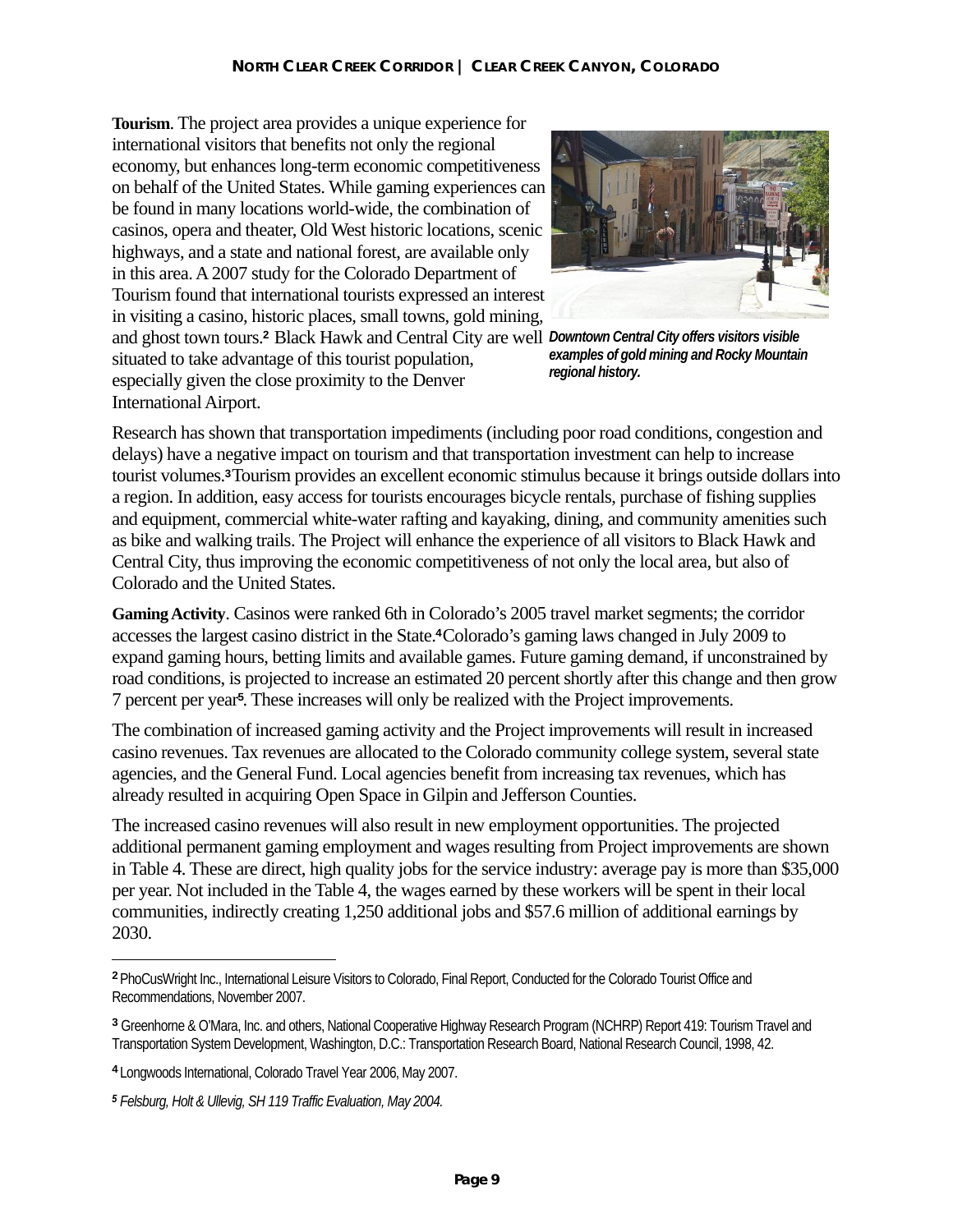| Year | Gaming Industry Taxes Paid (million \$) | <b>Number of Employees</b> | <b>Annual Wages (million \$)</b> |
|------|-----------------------------------------|----------------------------|----------------------------------|
| 2012 | \$6.2                                   | 401                        | \$14.1                           |
| 2015 | \$14.7                                  | 624                        | \$21.9                           |
| 2020 | \$33.1                                  | 1,043                      | \$36.7                           |
| 2025 | \$59.0                                  | 1,529                      | \$53.7                           |
| 2030 | \$95.3                                  | 2,092                      | \$73.5                           |

*Table 4. Projected gaming industry taxes, employees and annual wages created by Project improvements 2012 to 2030* 

*Source: Colorado Division of Gaming; Bureau of Labor Statistics,2008; Harvey Economics.* 

*Note: Figures in table are related to a particular year and are not cumulative Annual wages are expressed in 2008 dollars.* 

**Commercial Business Activity**. Commercial businesses depend on safe and convenient routes to transport goods. The average daily traffic on SH 119 includes 380 trucks, compared with 1,096 trucks on US 6. Interstate-70 contains 6 and 7 percent grades between MP 247 and 259 with high accident rates and frequent closures. US 6 may provide a superior alternative as it is less steep and provides easier transport. Businesses in the area include an aggregate quarry, a hot mix asphalt plant, and a concrete batch plant. The quarry is planning to expand, which will increase truck trips and congestion without this Project. Commercial recreational outfitters in Golden and Denver will also benefit from increased access to state forests, open space, and Clear Creek Canyon. Additionally, goods are transported from Denver area businesses to hotels and restaurants in Black Hawk and Central City. Accident and traffic delays increase delivery times; fuel and vehicle costs, which increases costs to these businesses. Increased traffic from the change in gaming rules may increase these impacts to commercial traffic. The Project improvements will reduce costs and improve efficiencies for commercial traffic in the Project area.

**Recreational Activity**. Fishing is a popular activity on Gilpin County's streams. In 2007, Colorado residents and non-residents participated in over 10 million fishing activity-days in the state; 7,860 of those days were spent fishing in Gilpin County. In that year, the total economic impact of angler spending to Gilpin County was \$80,000. The improvement in the water quality of the North Fork of Clear Creek and in the vegetation adjacent to the Creek will provide suitable fish habitat for the brown trout in the North Fork and will improve habitat on the main stem of the Creek. Improvements to fishing on Clear Creek should provide modest, but positive economic benefits to the area.

**Long-term Water Treatment Plant Employment**. The planned Mine Drainage Treatment Facility (dependent upon completion of this Project) will likely employ one certified operator and three other support employees. The four full-time employees will earn total annual wages of about \$173,000.**<sup>6</sup>** Annual operating expenditures of the facility, in addition to wages, are expected to be about \$525,000.**<sup>7</sup>** These jobs and expenditures will induce an additional 6 permanent jobs. Total annual economic impact of the Mine Drainage Treatment Facility is expected to range from about \$1.4 million in 2010 to about \$2.4 million by 2030.

1

**<sup>6</sup>** *Bureau of Labor Statistics, Quarterly Census of Employment and Wages for Jefferson County. Because of the small number of employees for Gilpin County, these data were not disclosed. Wages are reported in 2008 dollars.* 

**<sup>7</sup>** *Annual operating expenditures are reported in 2008 dollars.*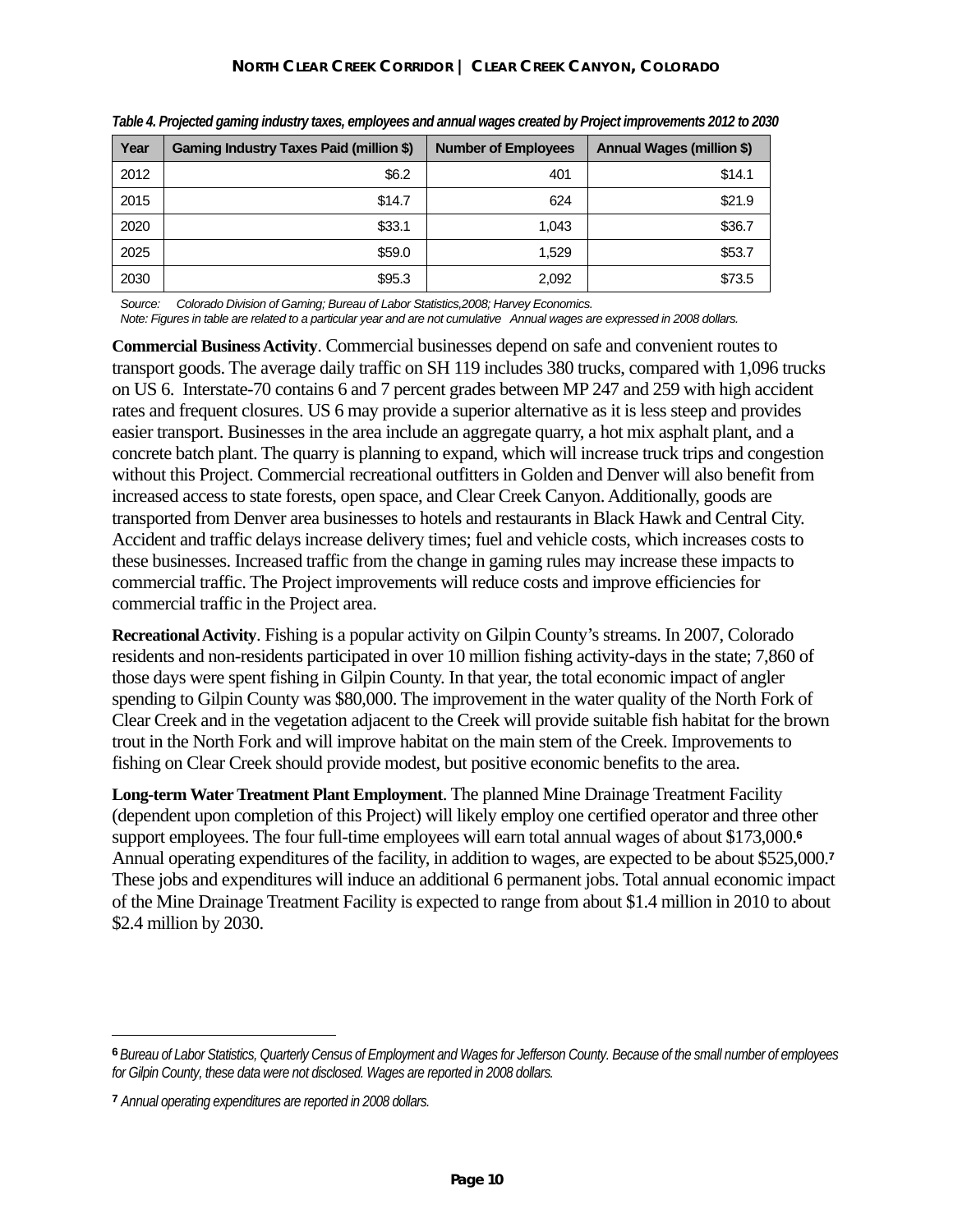#### **(iii) Livability**

The Project will improve the living and working environments for Gilpin County and Clear Creek residents, commuters (from the Denver metro area), neighboring county residents, and visitors by providing improved transportation efficiency; access to jobs, services, and centers of trade (Denver); and safer driving conditions. The visual resources of the area are spectacular and valuable to residents and investors, as well as the tourists from around the world who travel through Clear Creek Canyon (Jefferson County Central Mountains Community Plan, 1994, p. 17). CDOT's commitment to Context Sensitive Solutions and Environmental Justice will be enhanced by CDOT minimizing

"Residents of the mountainous area are concerned with balancing the preservation of their rural lifestyle with the development of their economic base. In addition, mountain towns wish to retain their historic nature and sense of community" (DRCOG, *2030 Mountains and Plains Transportation Plan*).

visual disruption through sensitive site planning; improving water quality (including a Mine Drainage Treatment Facility); and ensuring equitable access to parks, recreation, and education.. The Project has lower total life cycle costs through partnering with state and local agencies and the private sector (NCCMAC).

According to the Denver Regional Council of Governments (DRCOG) data on workforce commuting patterns, about 73 percent of employed Black Hawk residents and 89 percent of employed Central City residents commute out of the area for work. Less than four percent of Gilpin County's 6,100 casino employees live in the two cities. The remaining workers commute from more than 20 communities in the Denver metro area, which creates a large influx of workers into Gilpin County each day. Although commercial development in Gilpin County has grown dramatically since the advent of gaming in 1991, there are few services available in the county and residents must leave the area for groceries, medical services, higher education, and other necessities. Additionally, a relatively high proportion of Gilpin County residents are elderly or disabled (compared to Denver area residents), making improved access important. Project area residents must use these roads in order to attend all school levels. College students also must travel by bus or car to outlying areas to obtain their education.

Providing timely and dependable access to emergency medical services is a major component of this project. Gilpin County has no hospitals. That means, depending upon the location in the county, emergency care is 25 to 50 miles away from the nearest metropolitan Denver hospital. Local ambulances average 2.5 trips per day, and twice as many on weekends. A lack of communication means that an ambulance can be delayed by accidents in Clear Creek Canyon on US 6 and SH 119. The rerouting can add as much as a half -hour delay. The proposed ITS system will not only expedite response to incidents in the canyon, but will assure timely detour routing of all emergency calls from Gilpin County to metropolitan Denver medical facilities.

Non-existent radio and poor phone communications within the corridor have been identified as the largest issue to be addressed in the Incident Management Plan for the traveling public, area residents, local businesses, transit companies and emergency responders.

CDOT is coordinating planning activities with other agencies and using Travel Demand Management (TDM) to improve livability, safety, access, mobility and recreational opportunities throughout the Corridor. Due to the size of the improvements that are planned, early action projects have been identified and are being constructed as funding becomes available. These include trail segments in Jefferson and Gilpin Counties, parking improvements and turn lanes, informational signing, and highway widening. An Incident Management Plan (IMP) is being developed specifically for the corridor with the aid of local, city, county, and state agencies. The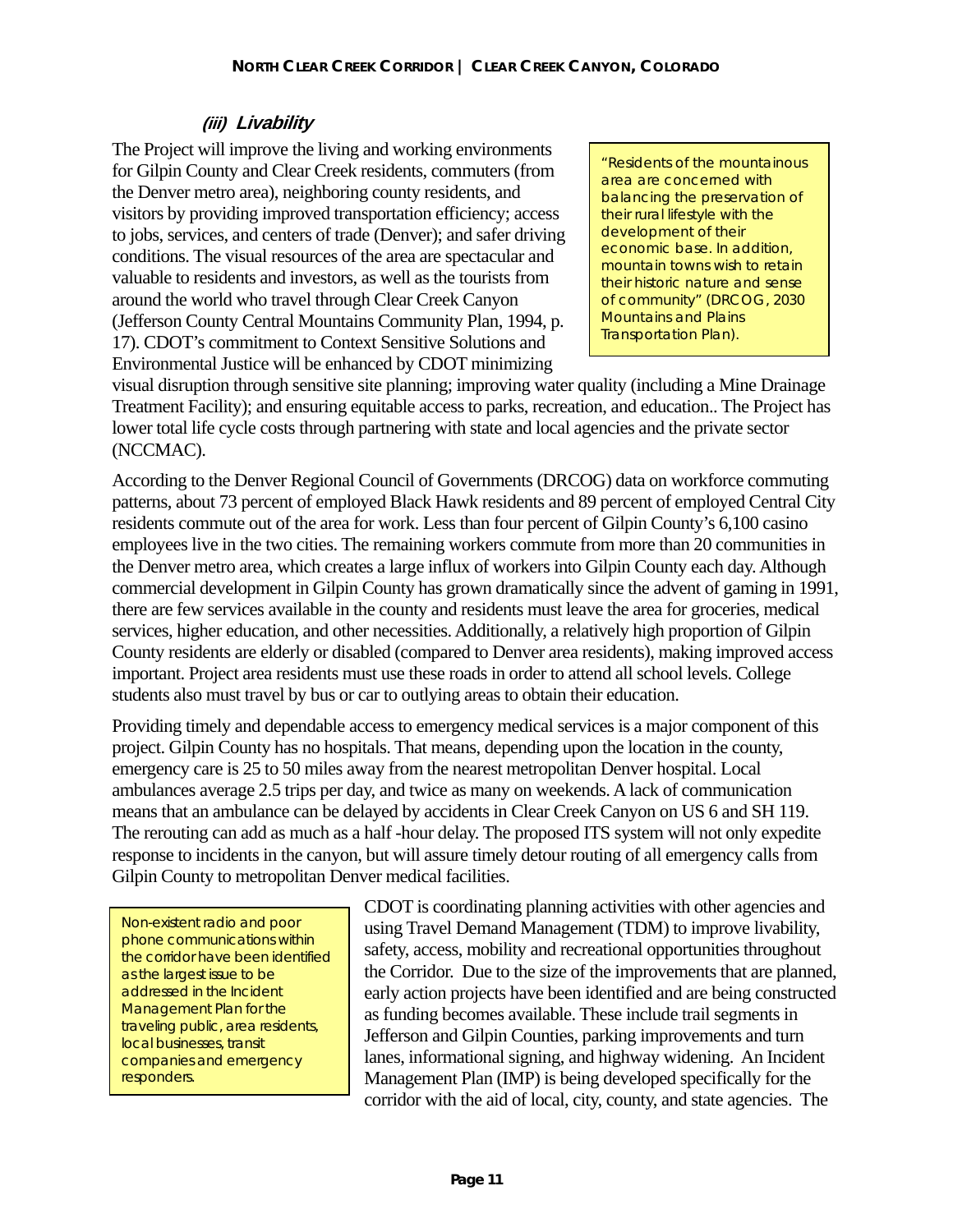ITS component of the Project will improve communications, improve incident response time and help reduce traffic impacts.

**Recreation and Environment**. The Project will improve livability by reducing negative environmental impacts and bring recreational improvements to the whole region through the following:

• Improved access to the Peak to Peak Highway (designated as a Scenic Byway), which provides access to Rocky Mountain National Park, Golden Gate Canyon State Park, Centennial Cone and Clear Creek Canyon Open Spaces, Arapaho and Roosevelt National Forests, the Indian Peaks Wilderness Area, Eldora Ski Resort and ghost towns at Hesse and Apex. Anecdotal evidence indicates more residents of the Denver metro area (especially Hispanics and those economically disadvantaged) are utilizing



*Rock climbing is just one of the varied recreational resources available.*

parks and national forests for "staycations." Clear Creek Canyon has always been popular for family picnics.

- Improved water quality, wildlife habitat, and viewing opportunities resulting from water quality improvements to the North Fork of Clear Creek.
- Improved pedestrian and bicycle access by extending the existing multi-use trail in Black Hawk along SH 119 and Clear Creek. The extended trail is expected to eventually connect with existing and planned trails along US 6 in Jefferson and Clear Creek Counties, allowing Gilpin County trail users' access to the entire Denver area trail system.

**Bus Service**. Two commercial bus services provide transportation to Black Hawk and Central City for tourists and casino employees. These bus services provide the highest transit usage in Colorado, carrying approximately 30 percent of the employees and tourists traveling to these towns. In 2008, more than 172,000 visitor trips and 213,000 employee trips were made on these buses. These buses face costs associated with traffic delays and potential safety issues from sub-standard road conditions.

These bus services provide access to economically disadvantaged populations, non-drivers, senior citizens, and persons with disabilities, who may not own personal vehicles. At least one bus stop is located in Commerce City, an economically disadvantaged area that has employees who work in both Black Hawk and Central City.

ITS will improve bus service by alerting drivers to traffic delays and road conditions; roadway improvements will decrease transit travel time and attract new riders.

**Public Participation**. Public participation is a key element in any transportation planning process. CDOT complies with all federal and state regulations regarding open and inclusive public participation. The transportation planning process for the Project involved local citizens, cities, towns, counties, elected officials, CDOT, and DRCOG. Through the Statewide Transportation Advisory Committee, members of each Transportation Planning Region (TPR) are provided an avenue by which to communicate on plan development to the Colorado Transportation Commission.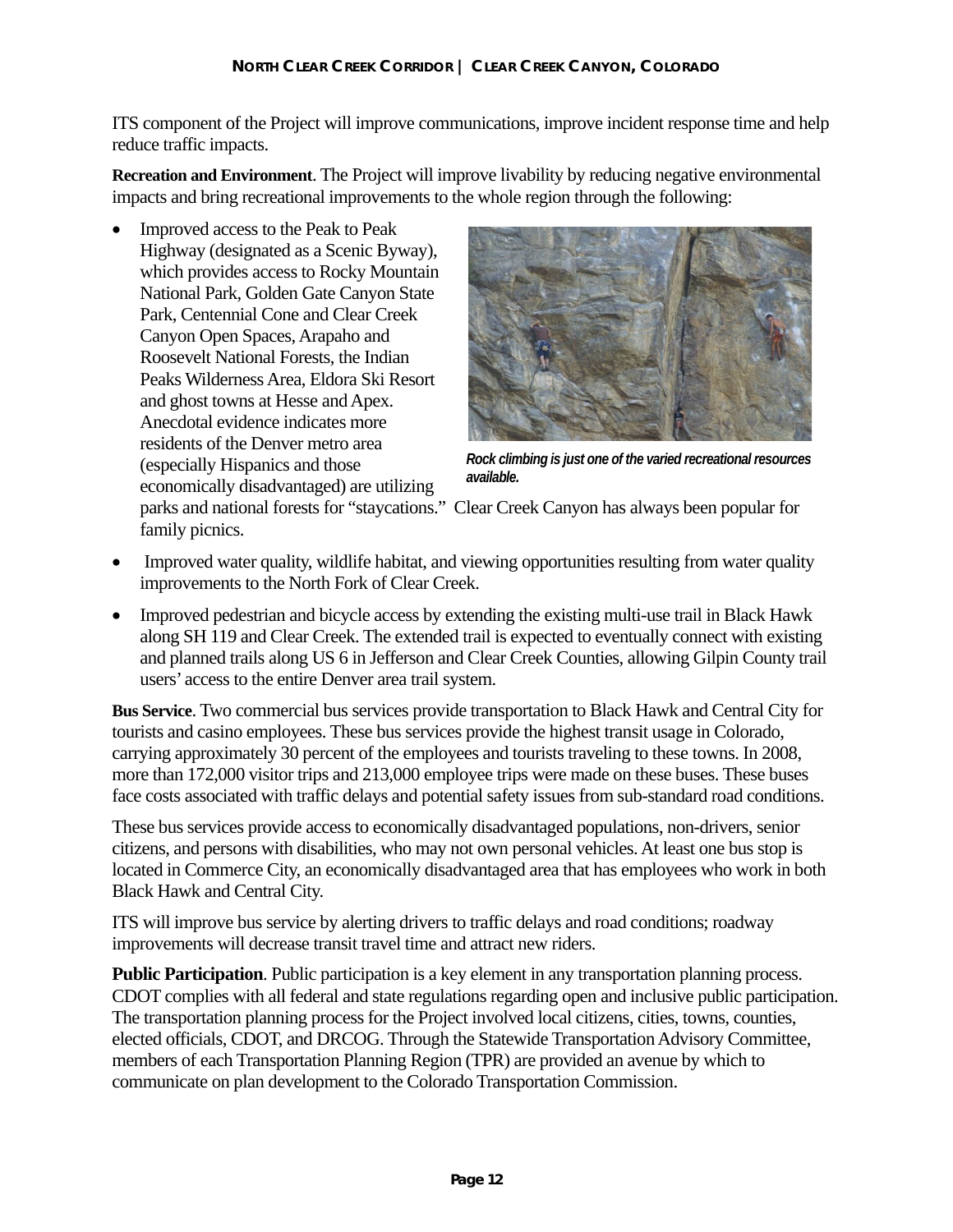Since January 2008, CDOT has met with many local governmental and private groups as part of its efforts to coordinate with land use planners and public stakeholders. Between January 2007 and June 2010, NCCMAC and its subcommittees have met at least 30 times to coordinate the many aspects of this project. In addition to the NCCMAC participation, CDOT has made presentations to the following local planning and citizen groups: Gilpin County, Clear Creek County, Town of Black Hawk, Town of Central City, Upper Clear Creek Watershed Association, Jefferson County Open Space, State Historical Preservation Office, and Douglas Mountain Residents Association. These meetings have included field trips to review potential impacts to historical landmarks; coordinating biking, pedestrian and parking options with county Open Space officials; presentations to county commissioners, meeting with a local homeowners association regarding impacts to traffic patterns; and an open house to discuss traffic improvements and land ownership effects.

CDOT has responded to information provided by local entities. For example, the local homeowners association wanted easier access to and from SH 119. Turn lanes and acceleration/deceleration lanes have been designed to address their concerns. Aesthetic design of the corridor incorporated public input on the colors and textures of structural components. These details exemplify ongoing interactions with affected groups and communities.

**Economic impacts of traffic delays.** Crashes and delays have a relatively large impact due to single lane structure, tunnels and lack of shoulders in some locations. Between September 2008 and July 2009, there were 14 occasions when automobile crashes caused sections of SH 119 and US 6 to be closed. The

#### **\$3.5 million** . . .

Is how much traffic delays in the Project area were conservatively estimated to cost in 2008.

closures averaged more than two hours per closure, with more than half of the closures affecting both directions of traffic. Commuting employees are consistently delayed during peak periods on weekends and holidays. Gaming industry revenues and associated tax benefits are reduced because customers either have less gaming time or divert altogether out of frustration with traffic. Project improvements would reduce delays and congestion, resulting in substantial time and cost savings for all drivers.

# **(iv) Sustainability**

The North Clear Creek Corridor project is a study in efficiency which benefits from the Context Sensitive Solution (CSS) approach with short term savings on construction (Table 5) and long term savings on operations (Table 6).

#### **\$9,409,000 - Total Long-Term Savings over 20 years**

- \$ 433,000 Total fuel cost saved per year
- \$ 37,500 Total value of CO<sub>2</sub> emissions saved per year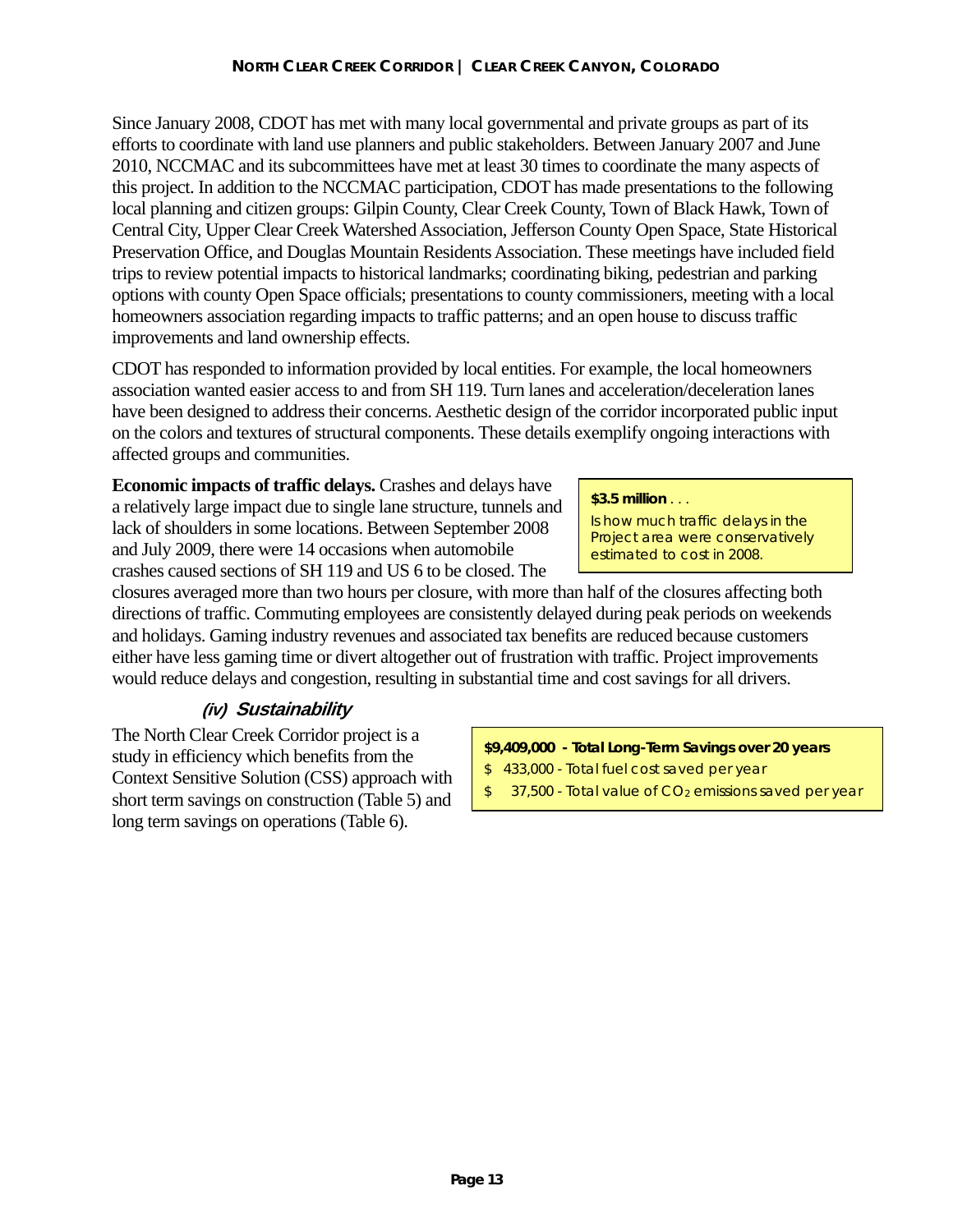Table 6 shows that a reduction in fuel use yields a corresponding reduction in carbon dioxide  $(CO<sub>2</sub>)$ emissions. This, in turn, yields an economic and environmental benefit.

| <b>Activity</b>                                                                     | <b>Project Green</b><br><b>Alternative</b> | <b>Construction</b><br><b>Savings</b> | <b>Fuel Savings</b><br>(Gallons) | <b>CO<sub>2</sub> Savings</b><br>$\Rightarrow$<br>(Metric tons) | <b>Benefits</b> |
|-------------------------------------------------------------------------------------|--------------------------------------------|---------------------------------------|----------------------------------|-----------------------------------------------------------------|-----------------|
| Haul off excess excavation                                                          | Partner with<br><b>CDPHE</b>               | \$1,500,000                           | 83,334                           | 831                                                             | \$1,804,925     |
| Import fill and riprap for<br>Superfund cleanup                                     | Reuse excess from<br>Main Street           | \$2,230,000                           | 100,000                          | 1,010                                                           | \$2,596,330     |
| Quarrying of import fill and<br>riprap virgin source                                | Reuse excess from<br><b>Main Street</b>    | n/a                                   | 4,131                            | 41                                                              | \$15,118        |
| Two resurfacing projects<br>not needed in the next 20<br>years at Main Street South | Longer service life<br>of concrete paving  | \$760,000                             | 15,837                           | 158                                                             | \$817,951       |
|                                                                                     | <b>Totals</b>                              | \$4,490,000                           | 203,302 Gal                      | 2.040 Mtons                                                     | \$5,234,324     |

*Table 5. Construction phase energy and emission savings* 

| Table 6. Total long-term fuel and emission savings following Project completion (2010 - 2030) |  |  |  |
|-----------------------------------------------------------------------------------------------|--|--|--|
|                                                                                               |  |  |  |

| <b>Source</b>                                 | <b>Action</b>                                                                     | <b>Fuel Savings</b><br>(gallons) | Value       | CO <sub>2</sub><br><b>Savings</b><br>(Mtons) | Value     |
|-----------------------------------------------|-----------------------------------------------------------------------------------|----------------------------------|-------------|----------------------------------------------|-----------|
| Detours due to closures on<br>US 6 and SH 119 | ITS allows timely diversions; rockfall<br>mitigation reduces annual closures      | 1,339,057                        | \$4,459,059 | 11.670                                       | \$385,099 |
| Crashes at Main Street<br>South SH 119        | New alignment nearly eliminates high<br>crash rate                                | \$66,927<br>20.098               |             | 175                                          | \$5,787   |
| Crashes elsewhere in<br>corridor              | Quicker response time reduces<br>delays; rockfall mitigation reduces<br>accidents | 166.528                          | \$554.539   | 1,453                                        | \$47.951  |
| Delays due to congestion                      | Eliminate bottleneck at Main Street<br>South                                      | 1,074,969                        | 3,579,646   | 9,380                                        | \$309,530 |
|                                               | <b>Totals</b>                                                                     | 2,600,652                        | \$8,660,172 | 22,678                                       | \$748,366 |

Additional environmental benefits of the Project facilitate the clean-up of the Central City/Clear Creek Superfund site. This is accomplished concurrently with highway infrastructure improvements. Environmental impacts from historic gold mining has left behind a largely lifeless and disturbed North Clear Creek landscape scarred by numerous abandoned mining features.

Environmental benefits of the coordination with other entities include:

- Locating the Mine Drainage Treatment Facility on CDOT right of way to treat contaminated water prior to discharge to North Clear Creek. Design and construction of a pipeline that will convey contaminated water to the Mine Drainage Facility.
- Cleanup and closure of abandoned former mine sites and features from the project area that contribute to degraded surface and ground water quality due to heavy metals loading and acidic mine drainage.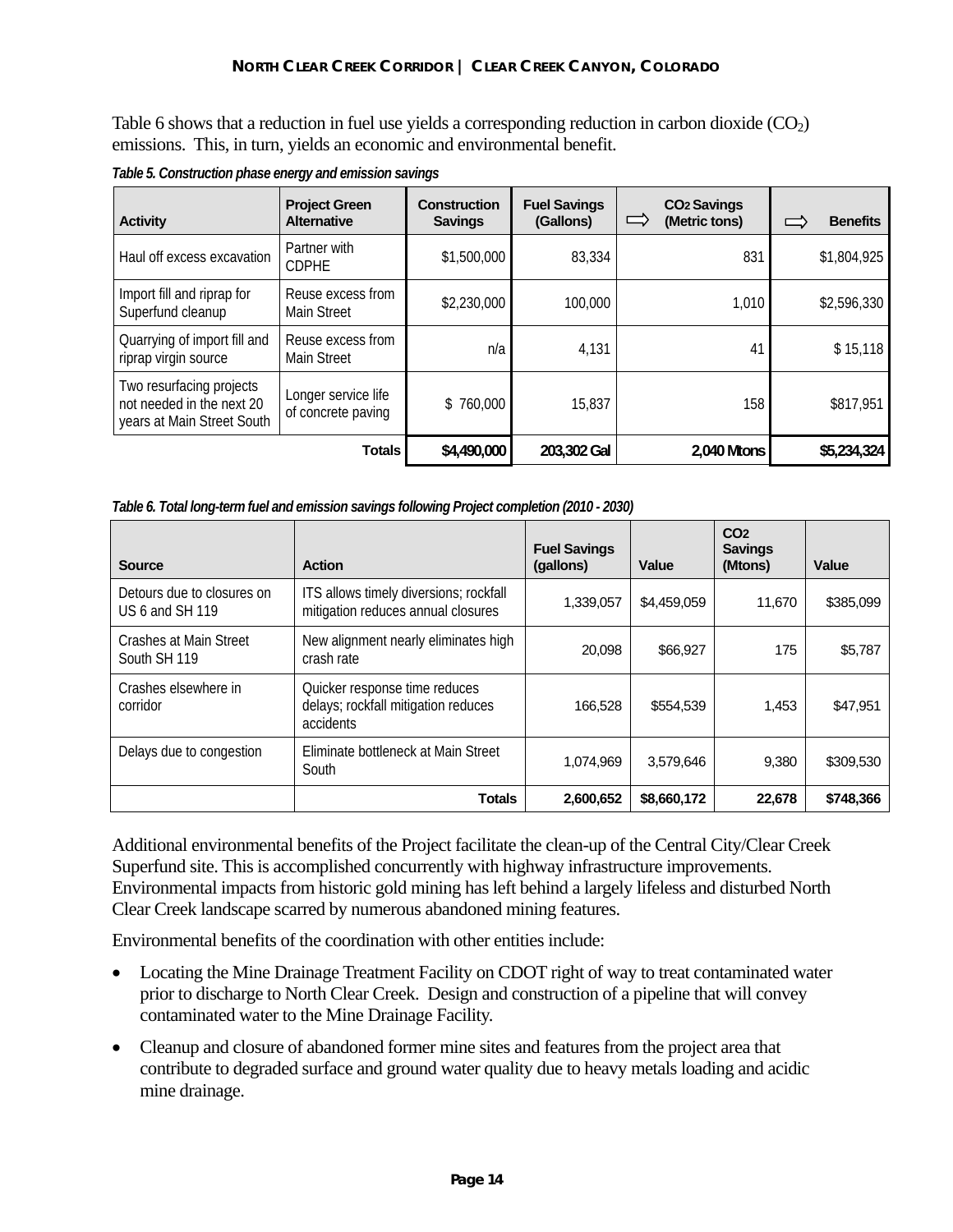- Improved stream morphology and water quality of North Clear Creek to restore aquatic habitat for brown trout and surface water bodies downstream (including Clear Creek and the South Platte River).
- Improved riparian environment of North Clear Creek, including the planting of willow and cottonwood trees.

Environmental benefits of the Project include:

Reduced vehicular accidents, reduced rate and severity of hazardous materials spills, reduced



 *Project improvements will restore aquatic life in North Clear Creek.* 

potential impacts to riparian habitat, recreational resources in Clear Creek Canyon, and drinking water supplies due to safety improvements.

- Decreased emergency response time in the event of hazardous materials spills and emergency response situations due to implementing ITS improvements.
- ITS improvements that provide real-time information to travelers. Less congestion is anticipated, which will result in improved vehicle efficiency and reduced greenhouse gas emissions.

#### **(v) Safety**

Safety is a primary concern driving completion of several of the Project highway components. Traffic volumes on these highways have risen substantially over the past several years as a result of the activities in Black Hawk. Currently, there are 1,764 crashes per year on SH 119 and US 6. The curve radius and sight distances on these old roads are well below today's standards.

The economic **benefits** of crash reductions are **\$1.4 million** in 2012 and **\$2 million** per year by 2030 if this project is funded.

**Impacts of traffic crashes**. Traffic volumes on SH 119 and US 6 have increased dramatically since 1991 (Table 7). <sup>8</sup> These increases have resulted in deteriorating safety performance as well as serious or fatal injuries.

| Location                      | <b>Measure</b>                 | 1991  | 2008   | 2009               | Increase (from<br>1991 to 2009) |
|-------------------------------|--------------------------------|-------|--------|--------------------|---------------------------------|
| l SH 119 & US 6               | AADT (No. of vehicles)         | 3.050 | 13,485 | 14.704             | 382%*                           |
| Colorado State Highway System | VMT (No. of miles in billions) | 18.2B | 28.1B  | Data not available | 55%**                           |

*Table 7. Average Annual Daily Traffic (AADT) by gaming area and statewide Vehicle Miles Traveled (VMT)* 

*\*Increase from 1991 to 2009* 

*\*\*Increase from 1991 to 2008* 

 $\overline{a}$ 

**<sup>8</sup>** *State of Colorado FY 10-11 Budget Request Cycle: Transportation*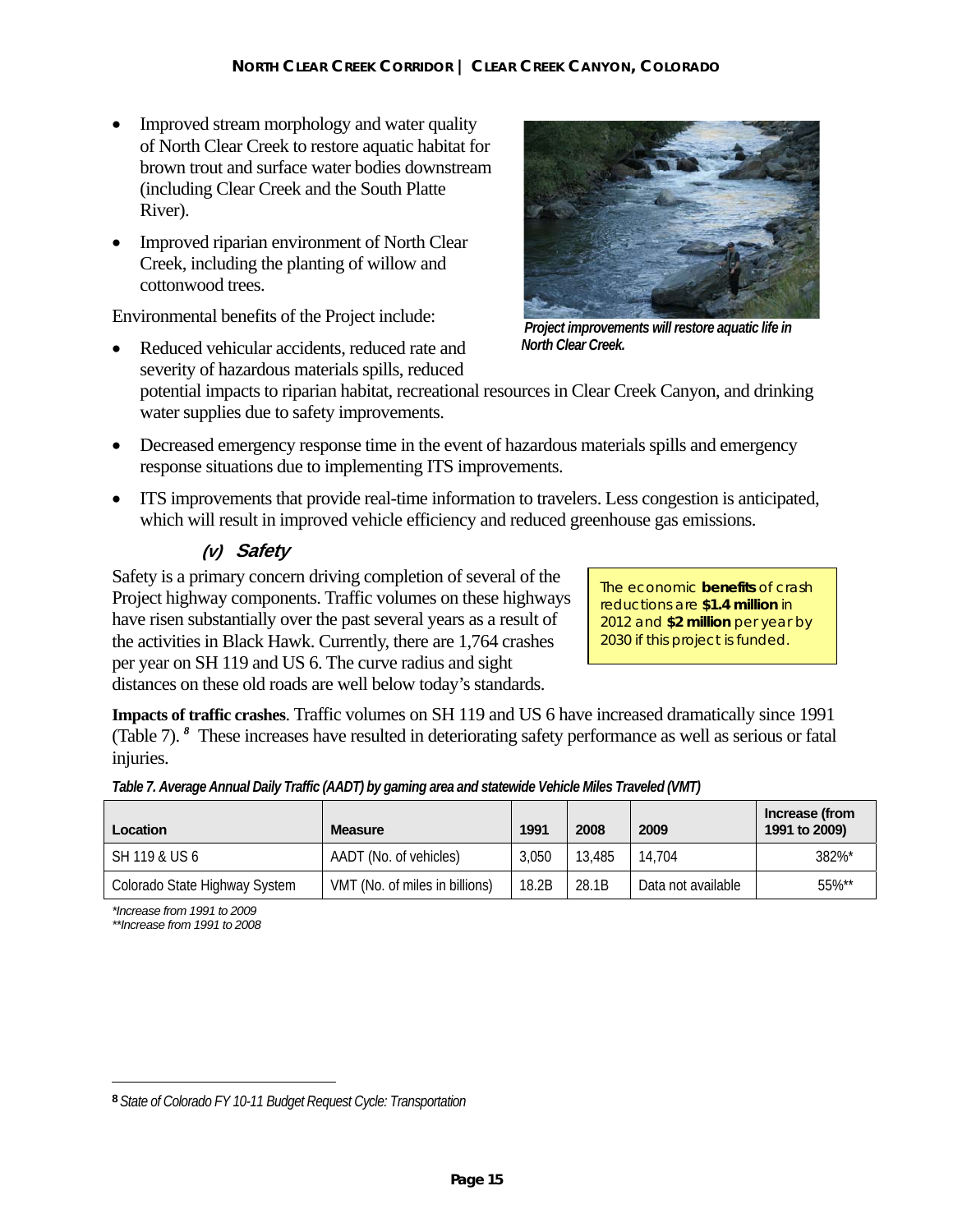Table 8 shows current numbers and costs of traffic crashes on SH 119 and US 6. This project will reduce the number of crashes and associated costs.

|                      | Location      |                 | <b>Annual Average Cost</b> |  |
|----------------------|---------------|-----------------|----------------------------|--|
| <b>Type of Event</b> | <b>SH 119</b> | US <sub>6</sub> | (in Millions)              |  |
| Property Damage Only | 558           | 854             | \$0.50                     |  |
| Injury               | 327           | 508             | \$4.20                     |  |
| Fatality             | 11            | 35              | \$23.90                    |  |
| Total                | 896           | 1.397           | \$28.60                    |  |

*Table 8. Number and cost of vehicle crashes, SH 119 and US 6, 1995-2007* 

*Notes: In 2005 a rockfall closed US 6 for 3 months. Costs expressed in 2008 dollars. Source: National Highway Traffic Safety Administration. The Economic Impact of Motor Vehicle Crashes 2000, 2002; US Department of Transportation, Treatment of the Economic Value of a Statistical Life in Department Analyses – 2009 Annual Revision; Colorado Department of Transportation, and Harvey Economics 2010.* 

**The SH 119 widening component** will provide for four lanes of traffic separated by a raised median. The platform will be widened to include a minimum eight-foot shoulder. The curve radius will be increased to above current standards and will provide for adequate sight distances so users can avoid

collisions. Turn lanes are added at intersections with high crash rates. Appropriate clear zone or guardrail will allow cars adequate room to recover should they leave the highway. An accident reduction analysis was completed for this section of roadway. The analysis shows an average of 13.7 crashes per year occur on the 1.4-mile section of SH 119. Given the roadway improvements to this section of roadway, 11.5 of these crashes would be prevented annually.

Project roadway improvements to the 1.4 mile section of SH 119, would reduce 84% of annual crashes.

Project rockfall mitigation would reduce rockfall-related crashes on US 6 by 50% per year.

There has been a 382 percent increase in traffic volume on SH 119 since the start of gaming. Historical average annual growth rates were applied to the most recent traffic data to provide estimates of future traffic volume. Project improvements would allow for additional traffic volume on SH 119 and US 6. Between 1995 and 2006, there was an average of 4.65 crashes per 1,000 vehicles of traffic. As traffic volume increases, the number of crashes is likely to increase as well.

**The ITS component** will reduce accidents by providing travelers with improved communication, and real time information about roadway conditions and accidents. Emergency responders have no radio communications along much of the corridor. The steep canyon walls and twisting alignment reduce the range of new digital radio systems. The fiber optic backbone will allow the Colorado State Patrol (CSP), CDOT Maintenance Staff and other Emergency Responders to communicate throughout the corridor. Timely communication reduces response time and aids in clearing incidents faster. If an accident occurs, CDOT can quickly activate Variable Message Signing to notify



*Emergency response radio communication is lacking in the steep canyons of the Project corridor.* 

motorists. CDOT will be able to monitor road conditions during inclement weather and improve emergency response to changing conditions. The ITS system will also include call boxes throughout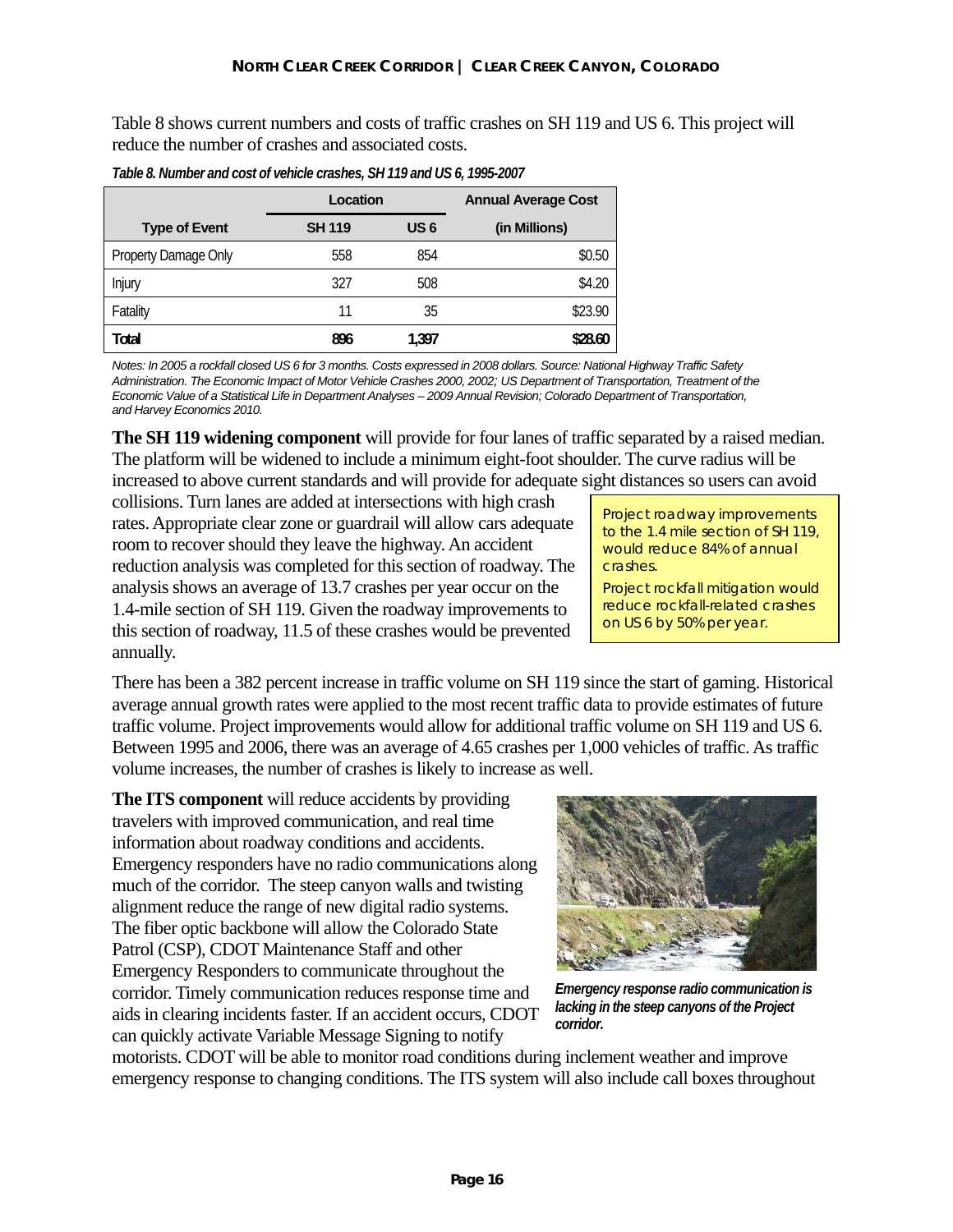the canyon, which currently does not have cell phone coverage. These boxes will allow people to call CDOT in emergency situations, which will decrease response time to incidents.

The Rockfall mitigation component also includes safety aspects. By installing rockfall mesh and fences at six high-hazard locations on US 6, rocks and boulders will be controlled from falling onto the roadway and passing cars. There are currently an average of 21 crashes per year due to falling rocks on US 6, resulting in property damage, injuries and fatalities. The rockfall mitigation measures will reduce crashes by 50 percent.

Table 9 illustrates traffic volume and crash projections on portions of SH 119 and US 6 affected by Project improvements, including annual cost savings associated with crash reductions.

*Table 9. Projected Average Annual Daily Traffic (AADT) volume and crashes WITHOUT and WITH Project improvements affected portions of SH 119 and US 6* 

|      | <b>Without Project Improvements</b> |            |               | <b>With Project Improvements</b> |              |                         |            |                       |          |       |                                             |
|------|-------------------------------------|------------|---------------|----------------------------------|--------------|-------------------------|------------|-----------------------|----------|-------|---------------------------------------------|
|      | # of Crashes<br><b>AADT</b>         |            |               | # of Crashes<br><b>AADT</b>      |              |                         |            |                       |          |       |                                             |
| Year | # of<br><b>Vehicles</b>             | <b>PDO</b> | <b>Injury</b> | Fatality                         | <b>Total</b> | # of<br><b>Vehicles</b> | <b>PDO</b> | <b>Injury</b>         | Fatality | Total | <b>Total Cost</b><br><b>Savings</b>         |
| 2012 | 16,290                              | 22         | 17            | $\overline{0}$                   | 40           | 21,180                  | 11         | <u>ňowhere tŏ ao.</u> |          |       | when rockfall or rocksliges occur, there is |
| 2015 | 17,210                              | 24         | 18            | $\overline{0}$                   | 42           | 22,380                  | 12         | 9                     | $\theta$ | 21    | \$1,493,000                                 |
| 2020 | 18,870                              | 26         | 19            | $\overline{0}$                   | 46           | 24,530                  | 13         | 9                     | $\theta$ | 23    | \$1,637,000                                 |
| 2025 | 20,680                              | 28         | 21            |                                  | 50           | 26,890                  | 14         | 10                    | $\theta$ | 25    | \$1,794,000                                 |
| 2030 | 22,670                              | 31         | 23            |                                  | 55           | 29,480                  | 15         | 11                    | $\theta$ | 27    | \$1,967,000                                 |

*Avg = average, PDO = Property Damage Only* 

*Source: CDOT, Parsons; Harvey Economics, 2010.* 

*SH 119 crashes include only those on portions affected by widening. US 6 crashes include those related to rockfalls only. PDO, injury and fatality crashes may not sum to totals due to rounding.* 

#### **(vi) Evaluation of Expected Costs and Benefits**

A summary of the benefit- cost analysis for the Project is in Tables 10A and 10B below. The summary includes quantifiable benefits and costs only. The full spectrum of benefits would include items that are not able to be quantified at this time (such as benefits related to environmental rehabilitation). These qualitative benefits are equally important to those included in the summary calculations. The benefitcost analysis compares the benefits and costs of the Project with TIGER II funding to those of the Project without TIGER II funding. It is not a comparison of build and no-build scenarios. Net Project benefits, after accounting for costs, amount to over \$616 million through 2030. The Project will yield a benefit-cost ratio of 8:1 over the next 20 years, compared to the Project without TIGER II funding.

The full benefit-cost analysis, including detailed calculations of annual benefits and costs for each of the three Project components (Highway Widening and Curve Straightening, ITS, and Rockfall Mitigation) is available on the Project website. The analysis includes benefit and cost calculations using the alternate 3 percent discount rate. Accompanying the detailed benefit-cost spreadsheet is a text narrative that provides explanation and support for the overall analysis and calculations.

*Table 10A. Summary of Project benefit cost analysis (including three components), using a 7 percent discount rate, 2010 – 2030* 

| <b>Project Component</b> | <b>Benefits</b> | Costs        | <b>Benefit Cost Ratio</b> |
|--------------------------|-----------------|--------------|---------------------------|
| SH 119 Widening          | \$388,322,400   | \$25,187,001 | 15.4:1                    |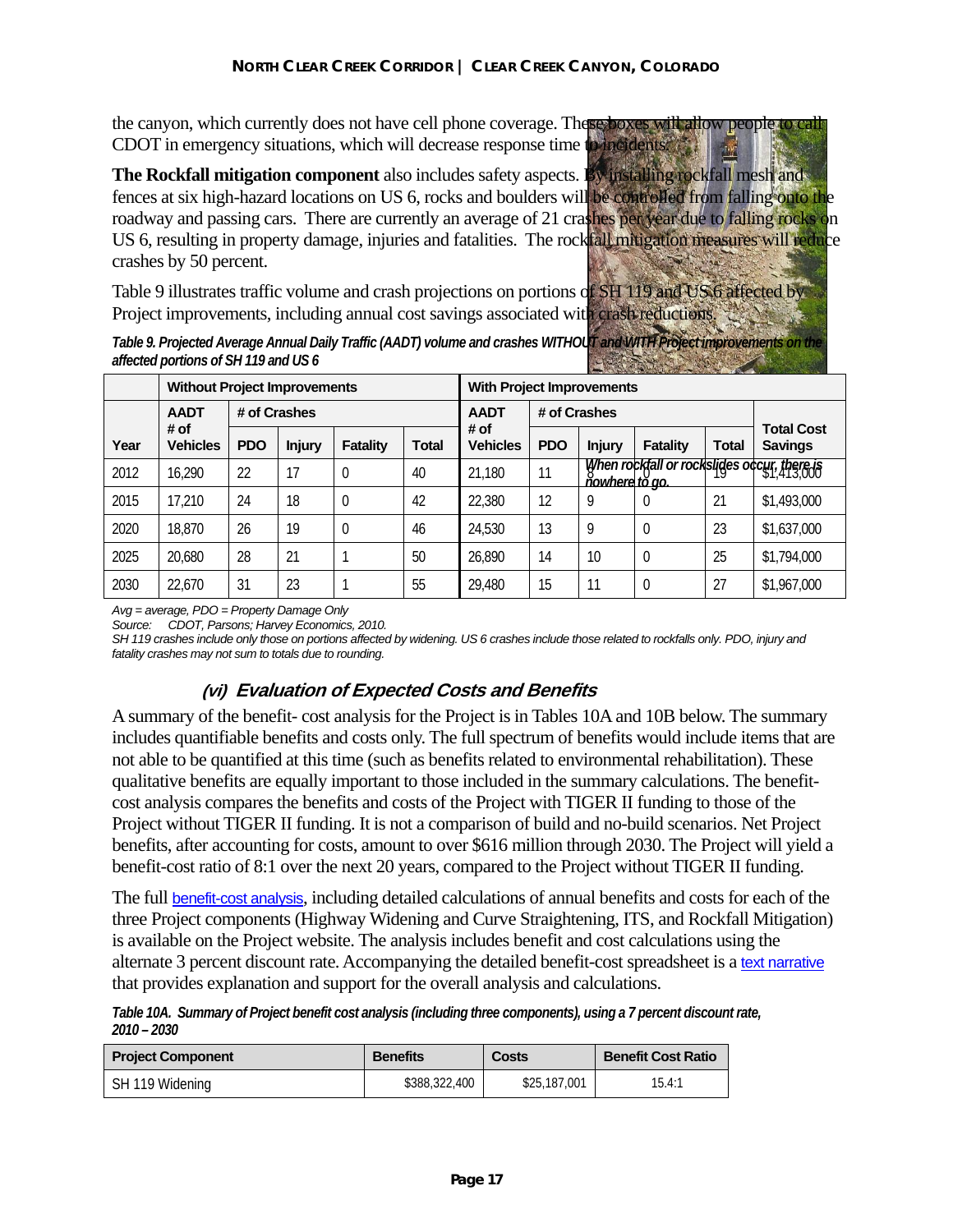| US 6 and SH 119 ITS                             | \$182,981,675 | \$33,519,023 | 5.5:1 |
|-------------------------------------------------|---------------|--------------|-------|
| US 6 Rockfall Mitigation                        | \$62,243,654  | \$17,111,850 | 4.1:1 |
| <b>Total North Clear Creek Corridor Project</b> | \$633,547,729 | \$75,817,875 | 8.4:1 |

*Table 10B. Project benefit-cost analysis, broken down according to performance criteria, using a 7 percent discount rate, 2010-2030* 

| <b>Performance Criteria</b>   | <b>Project Elements</b>                    | <b>Benefits</b> | <b>Costs</b> |
|-------------------------------|--------------------------------------------|-----------------|--------------|
|                               | <b>Construction Costs</b>                  |                 | \$42,413,561 |
|                               | Costs of Construction Period Driver Delays |                 | \$32,775,885 |
|                               | <b>CDOT O&amp;M Expenditures</b>           |                 | \$628,429    |
| State of Good Repair          | CDOT O&M Cost Savings                      | \$248,338       |              |
| <b>Economic Competiveness</b> | Gaming Tax Revenue                         | \$257,331,704   |              |
| <b>Economic Competiveness</b> | Gaming Employee Personal Income            | \$271,386,088   |              |
| Livability                    | Value of Travel Time Saved                 | \$85,663,177    |              |
| Sustainability                | Value of Reduced Carbon Emissions          | \$440,339       |              |
| Sustainability                | Value of Reduced Fuel Consumption          | \$3,388,129     |              |
| Safety                        | <b>Accident Reduction Savings</b>          | \$15,089,955    |              |
| <b>Discounted Totals</b>      | Benefit-Cost Ratio of 8.4:1                | \$633,547,729   | \$75,817,875 |

*Notes: Costs and benefits have been discounted at 7% over a 20 year period. These values are the marginal costs and benefits of TIGER II Discretionary Grant funding. O&M=Operations and Maintenance.* 

#### **(b) Job Creation & Economic Stimulus**

#### **Short-Term Opportunities and Construction Supported Stimulus.**

CDOT expects to provide immediate employment over a two-year construction period. An estimated 323 construction workers will be hired for durations ranging from one month to 24 months. The majority of construction workers are likely to come from the Denver metropolitan area, Clear Creek County, and Gilpin County. A total of \$3.5 million of construction wages will be created by Project activities. Spending by the construction workforce will induce additional jobs and associated personal income in a variety of industries. The bulk of the materials and supplies for the Project will be purchased from local and regional vendors, providing additional stimulus to area businesses.

#### **Long-Term Opportunities**

The Project will preserve existing jobs since road improvements will allow visitors improved access to activities and services. The Project will also create conditions for new job opportunities and will support employment in the gaming, recreation, and tourism industries. The increase in permanent employment will begin in these sectors immediately following Project completion. An estimated 2,092 new employees will be hired within the gaming industry by 2030 as a result of the Project. Additionally, the establishment of the Mine Drainage Treatment Facility by CDPHE and EPA will create 3 to 5 additional permanent employment opportunities.

A local business study showed 99 percent of workers commute into Black Hawk and 97 percent of workers commute into Central City. The Colorado Division of Gaming, *Gaming in Colorado Fact Book and 2008 Abstract,* states casinos underwrote \$4.8 million in 2008 to provide bus service for its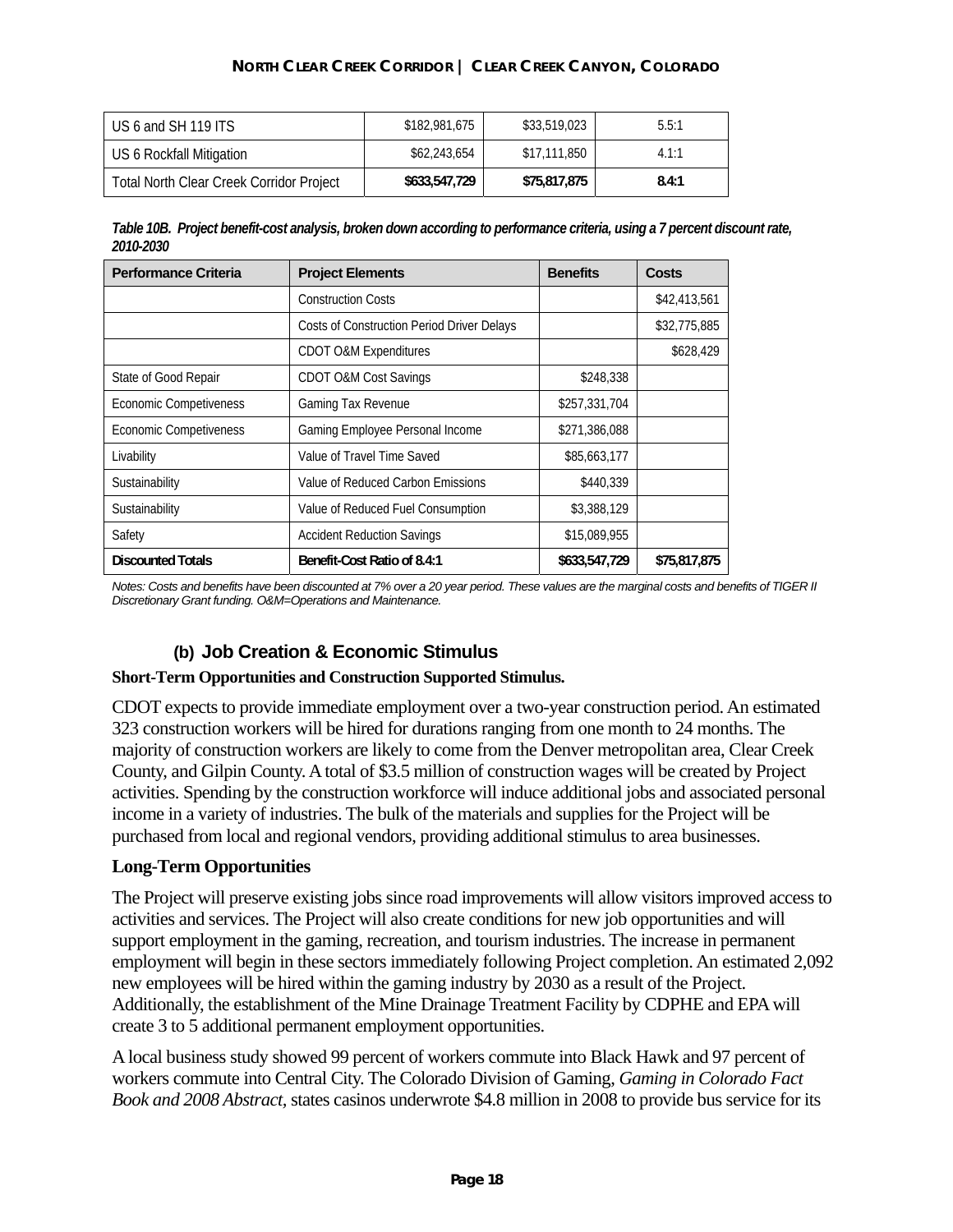employees. There are additional opportunities to increase bus ridership if transportation services improve reliability. This Project would improve safety and access to the corridor, and thus help increase reliability.

The advent of casino gaming has improved the economic circumstances of Gilpin County residents, including small business owners and disadvantaged business owners, by increasing per capita income. The current strength of the gaming industry provides for a strong economy. However, competition is increasing with increased opportunities for gaming in surrounding states and on reservations. In order to maintain the gains obtained by county residents, steps need to be taken to insure that the industry remains strong and competitive.

The rapid growth of the gaming industry has been beneficial to Gilpin County by providing jobs, tax revenue, and visitors to the area. However, the growth in other businesses has not been commensurate, leaving residents desirous of more local services from an economic and social standpoint. The City of Black Hawk is working hard to develop a more diversified economy. Central City also recognizes the need to attract retail services. The Clear Creek County Master Plan 2030 established a goal of becoming a destination resort, bringing in more bed and breakfast establishments, hotels, and locally owned specialty retail shops. Because a significant portion of the Project is in improving access, the Project will encourage commercial and service investment. Increased visitation and employment will provide an increased opportunity for the varied businesses envisioned by Black Hawk and Central City.

#### **Best Practices, Equal Opportunity Employment, and Disadvantaged Business Enterprises**

Colorado has programs to monitor the statewide economic impact of the *FY 2010 Appropriations Act* funding; successfully comply with equal opportunity in employment and subcontracting construction projects; and promote the participation of disadvantaged workers, small and disadvantaged business enterprises, to significant projects (which is crucial to the benefit of small communities). The following are some of CDOT's best hiring methods:

A *Circle of Partnerships* will be established for the Project.

Past partnerships have include local chambers of commerce, workforce centers, concerned citizens, economic development organizations, local government officials, area colleges, and local business owners. The partnership focuses on community involvement and outreach.

- CDOT has contract requirements to place employment opportunities on its Connecting Colorado website. Verification of compliance is required prior to initiation of work.
- Workforce transportation to the construction area is a need and opportunity. The SDMD has negotiated an agreement with a bus company to underwrite a special program. The program provides free transportation from key locations to construction sites. This will minimize traffic and parking in the construction area and assist disadvantaged workers employed with the Project.
- CDOT has established monthly reporting requirements on all *American Recovery and Reinvestment Act* funded projects. CDOT has found this reporting to be useful in tracking economic opportunities and has implemented sanctions when there is a failure to report. As part of its oversight, CDOT includes contract special provisions in all phases of construction.
- CDOT oversees and ensures labor practices and compliance with Federal laws so that American workers are safe and treated fairly.
- CDOT has apprenticeship and on the job training programs.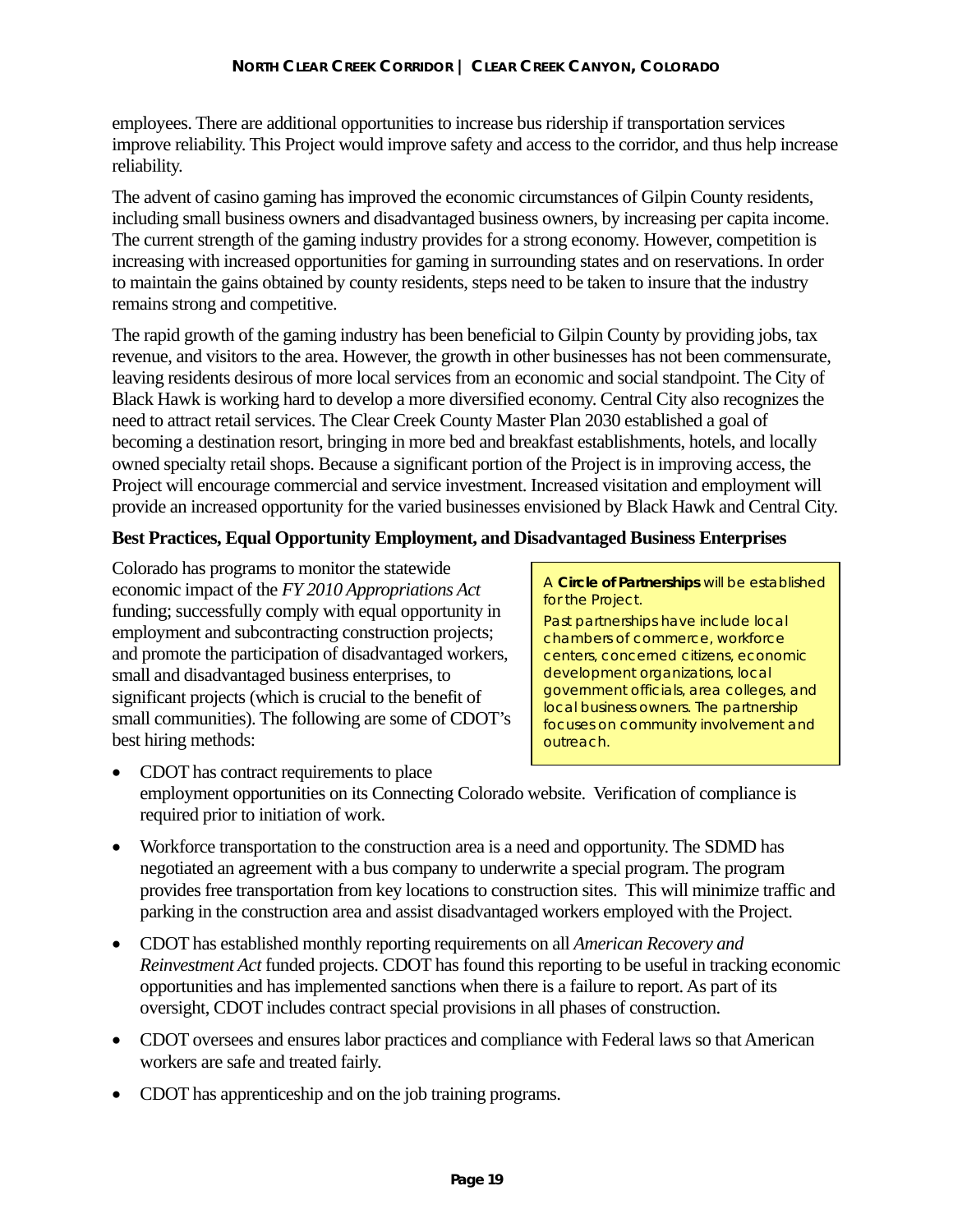CDOT uses the following methods to maximize opportunities in its construction program:

- CDOT has contract special provisions for construction contracts to insure equal opportunity in employment, subcontracting, and material purchasing. The program requires a thorough audit of contractors' internal records for compliance.
- The CDOT Business Programs unit manages Disadvantaged Business Enterprises (DBEs) and Small Business Enterprise programs to achieve race-conscious and race-neutral participation on construction projects. The DBE program is approved under U.S. Department of Transportation requirements. CDOT has an average seven percent small business participation in construction projects statewide.
- Mandatory networking events are required for large projects to increase the transparency of the bidding process for small businesses and DBEs. In an "open house" environment, small contractors are teamed up with a prime contractor to bid a project. If primes and major subcontractors do not participate, they are not able to bid. With the advanced identification of prime bidders, CDOT receives more competitive bids and a significant increase in cost savings.

## **(c) Quick Start Activities**

# **(i) Project Schedule**

In order to maintain the individual project partners' schedules, CDOT will advertise a separate project for bid in August, 2010. CDOT has only enough funding to improve 0.4 miles of SH 119, but an additional one mile of work is designed. The one mile of construction can be can be added to the funded work if TIGER II funding is acquired. A feasible Project Milestone schedule is provided in Table 11. The **Project schedule demonstrating that TIGER II Grant funds can be spent expeditiously is** provided in Appendix B.

| <b>PROJECT MILESTONES</b>      |                        |  |  |  |
|--------------------------------|------------------------|--|--|--|
| SH 119 Widening of 0.4 Miles   |                        |  |  |  |
| <b>MILESTONE</b>               | <b>COMPLETION DATE</b> |  |  |  |
| Project Advertisement          | August 2010            |  |  |  |
| <b>Construction Completion</b> | <b>Fall 2012</b>       |  |  |  |
| <b>Tiger II Project</b>        |                        |  |  |  |
| <b>MILESTONE</b>               | <b>COMPLETION DATE</b> |  |  |  |
| Design                         | 95% complete           |  |  |  |
| <b>Construction Start</b>      | By September 2012      |  |  |  |
| <b>Construction Completion</b> | <b>By Fall 2014</b>    |  |  |  |

*Table 11. Milestone dates for feasibility of Project* 

# **(ii) Environmental Approvals**

All environmental approvals have been completed and the project is ready to be advertised for bids. A detailed explanation is provided in Section H *National Environmental Policy Act Requirement and Approvals*.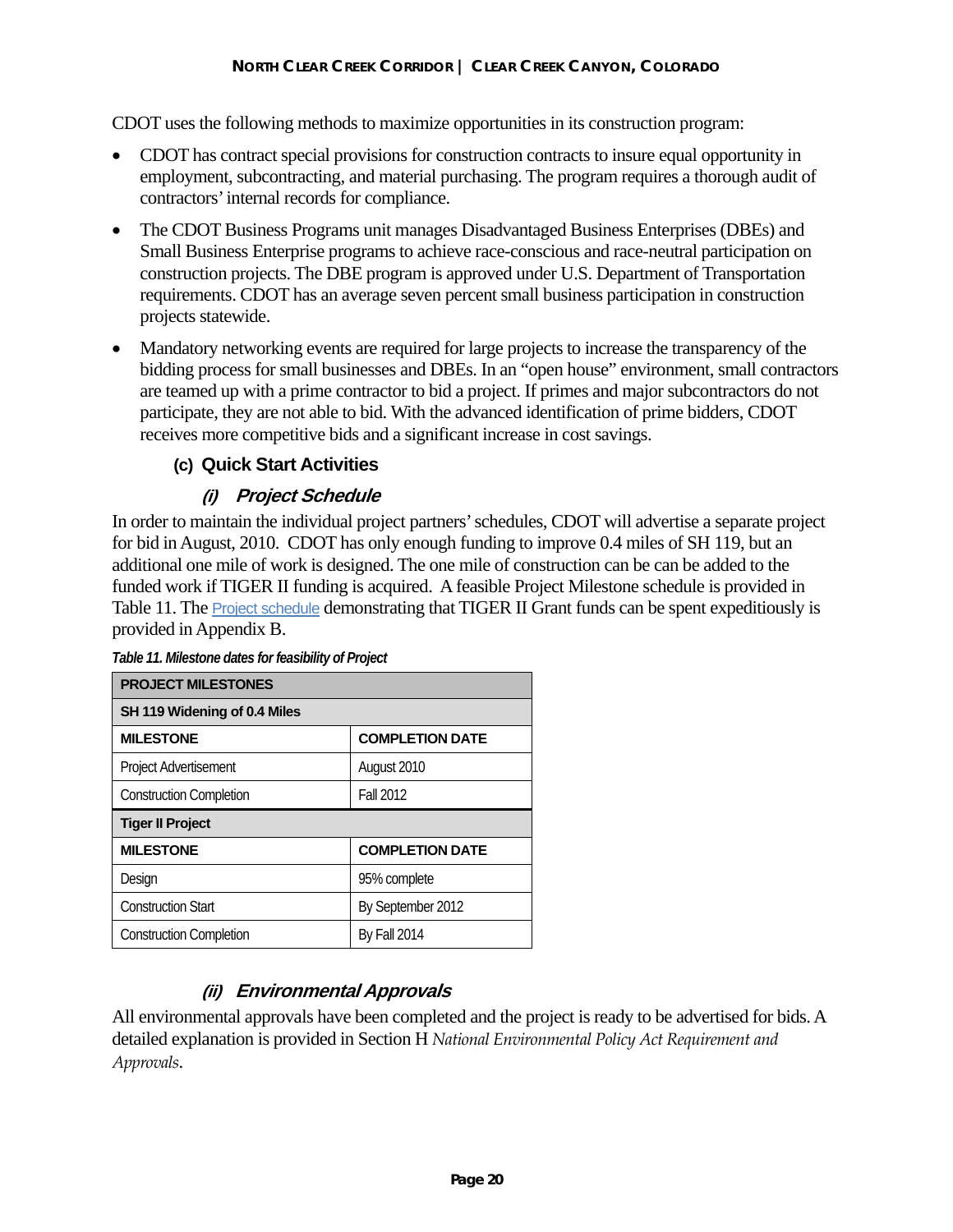### **(iii) Legislative Approvals**

The Project has obtained all required legislative approvals. Letters of support have been obtained from the appropriate agencies and are available in Appendix C. Additional letters of support will be posted at the website as they are received.

### **(iv) State and Local Planning**

A certification, signed by the applicant, that the project will be included in the relevant planning documents (including the State Transportation Improvement Program or STIP ) prior to award is included in Appendix D.

The *DRCOG 2035 Metro Vision Regional Transportation Plan*, 2007, and the *2030 DRCOG Mountains & Plains Transportation Plan* , 2005, reference US 6, US 40, and SH 119 improvements for Clear Creek and Gilpin Counties.

The *2035 Statewide Transportation Plan* identifies SH 119 and US 6.

The *Gilpin County Master Plan* encourages CDOT to accommodate traffic and service commercial development to SH 119.

The *Clear Creek County Master Plan 2030* identifies a vision to establish a year-round economy and revenue base to enable public and private sectors to provide services and preserve and restore its nationally significant historic resources.

#### **(v) Technical Feasibility**

All of the components described within the Project are technically feasible. The three components of the project (roadway widening, ITS, and rockfall) are currently designed and waiting for funding to be packaged and advertised. CDOT is confident that the proposed project components can be advertised and awarded for construction before the obligation deadline of September 30, 2012.

#### **(vi) Financial Feasibility**

The Project is financially viable. Because the final design is complete, CDOT has compiled an Engineer's Estimate that has been fully evaluated by CDOT's cost estimating group. The partners on the project have all executed Memorandums of Understanding and/or Interagency Agreements with CDOT, guaranteeing their participation.

#### **2. Secondary Selection Criteria**

Since NCCMAC's first meeting over three years ago, the partners' overriding interest has been innovative collaboration and disciplinary integration. By combining the diverse interests and expertise of all the disciplines involved in the Project area, a comprehensive plan quickly unfolded. The result is a Project with a minimum of regulatory encumbrance, and that addresses concerns at considerable savings to each of the collaborators and to taxpayers.

#### **(a) Innovation**

This Project uses innovative technology/planning to achieve several long term goals while enhancing operational performance of the transportation system.

• Context Sensitive Solutions represent a new way of thinking and doing business. An immediate benefit of the Context Sensitive Solutions approach in the planning of this project is the cost savings and efficiency of using excess excavation from CDOT work at Main Street South on the adjacent CDHPE Superfund site cleanup work. The savings to CDOT is anticipated to be \$1.5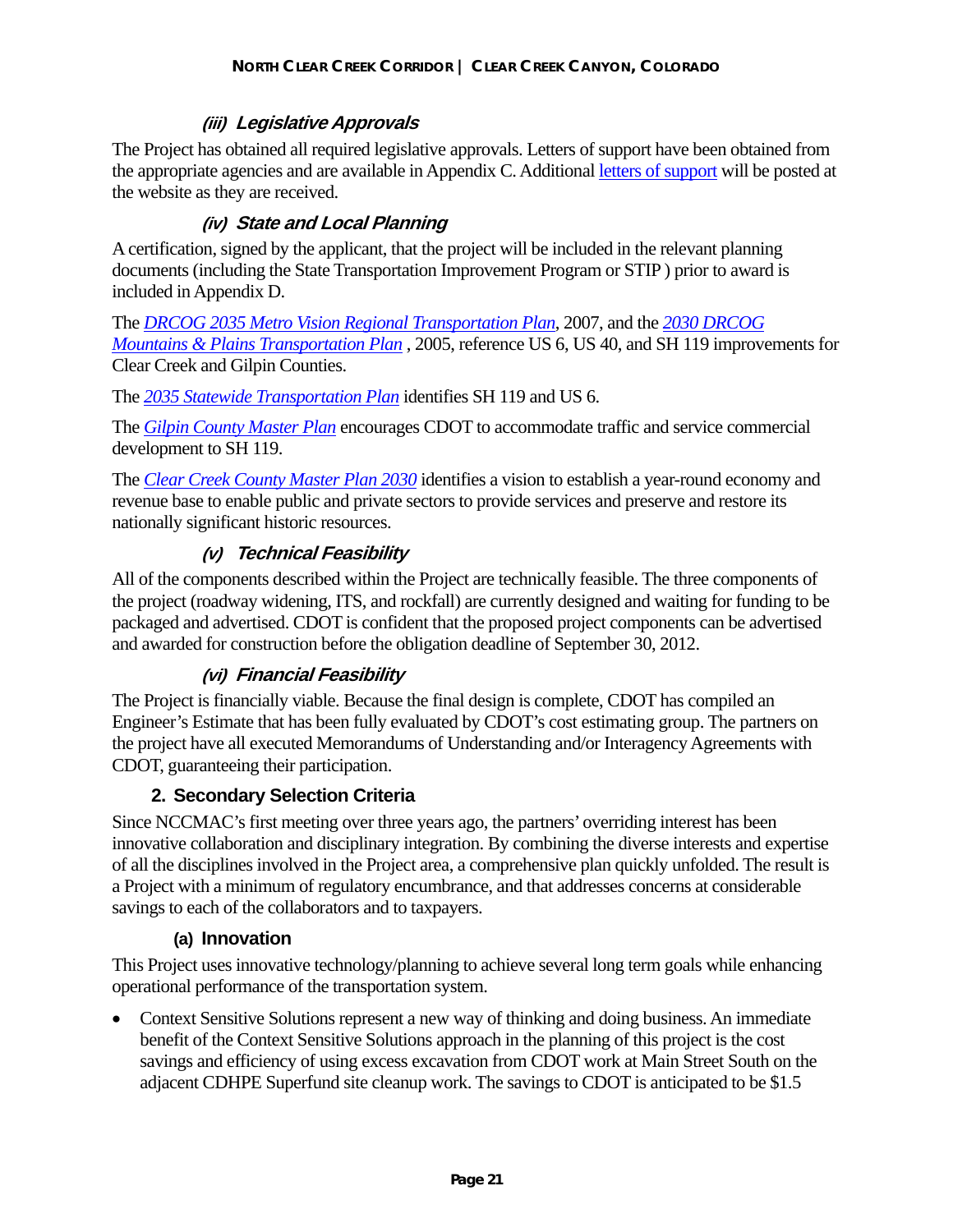million in haul costs. The savings in imported material required for CDHPE's work is anticipated to be \$2.9 million.

- The Intelligent Transportation System (ITS) installed in the canyon will allow for real time information on traffic conditions in a communication dead zone. Most of the canyon has no phone service or cell coverage, poor coverage of two-way radios used by emergency responders, and in some locations, no GPS signal. By constructing the ITS, the traveling public will be able to make more informed decisions regarding road closures due to construction activities, rockfall incidents, accidents, and winter closures.
- The selection of concrete pavement for the reconstructed section of SH 119 at South Main Street will reduce future delays for construction because of the longevity of the pavement in the harsh mountain environment.
- Some of existing native vegetation removed from construction sites will be transplanted to elsewhere within this Project. Plants growing along the stream have acclimated to existing, harsh conditions and are more likely to survive. Other plants within this basin will be transplanted to the streamside. This process saves money and improves long-term survivability of plantings.

#### **(b) Partnership**

## **(i) Jurisdictional & Stakeholder Collaboration**

The Project has a unique partnership with Federal, State and local governments. This partnership dates back before the current economic crisis. The EPA, CDPHE, CDOT, City of Black Hawk, and SDMD have made financial commitments (see Table 2). Numerous agencies have contributed their expertise (at no cost to the Project) by working through the North Clear Creek Mitigation Advisory Committee (NCCMAC).

Without the TIGER II grant, the Project cannot be completed in the foreseeable future. Traditionally, CDOT funding for the corridors has come from gaming tax revenues. As this Project has been developed, funding has been diverted due to economic factors throughout the state. The Project achieves economy of scale that is not obtainable without the combined efforts of the NCCMAC partnership.. For example, excess rock from the highway excavation is being used to cover historic mine tailing piles. This type of innovation provides the "biggest bang for the buck" in highway safety, livability, and environmental sustainability. The use of the TIGER II grant money will leverage the funds agencies have already budgeted; allowing the proposed Project improvements to be completed Solving these problems with NCCMAC support will help the rural Clear Creek Corridor develop into a safe highway system for generations to come.

In June 2009, CDOT, FHWA, and 14 other agencies signed the Planning and Environmental Linkages (PEL) Partnering Agreement; encouraging collaboration that meets the requirements of each organization and helps complete transportation projects sooner. PEL leads to better informed and strategic transportation decisions; options that include multi-modal components, when feasible; and efficient/cost-effective solutions.

CDOT utilizes Context Sensitive Solutions as a collaborative, interdisciplinary approach that involves all stakeholders in developing a transportation facility that complements its physical setting and preserves scenic, aesthetic, and historic and environmental resources while maintaining safety and mobility. A summary of the process and its benefits is available at the FHWA website.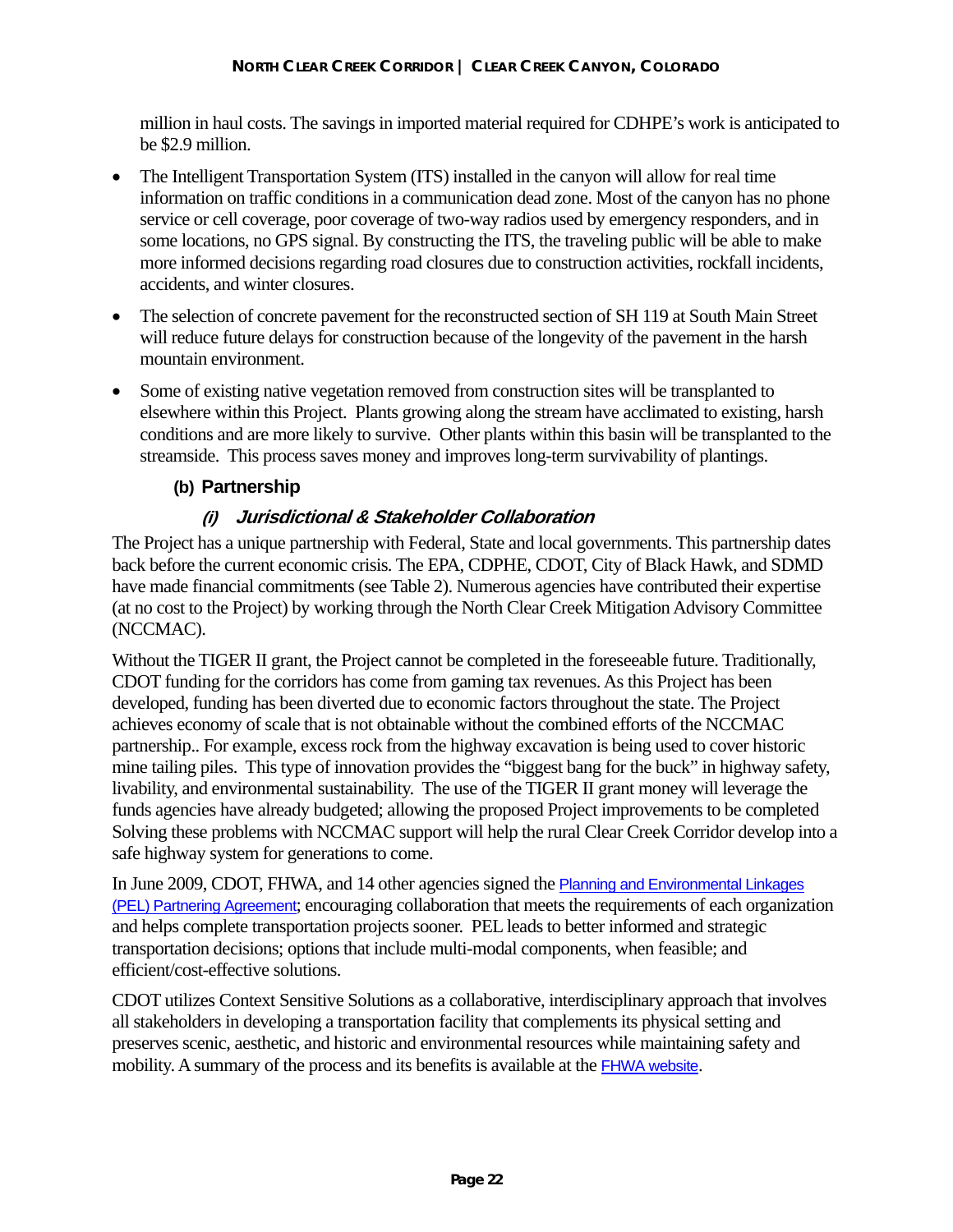## **(ii) Disciplinary Integration**

The unique project team formed by the NCCMAC partnership has allowed and promoted multiple environmental and transportation benefits beyond anything that was originally anticipated. Examples of this partnership include:

- The multi-use trail was designed by a Senior Design Class from the University of Colorado at Denver.
- Colorado School of Mines was hired by the EPA to study and report on the condition of Clear Creek and to conduct research on a possible bioreactor for the mine drainage water treatment.
- CDOW guiding CDOT designers, EPA, and CDPHE in stream restoration plans.
- EPA and CDPHE advising CDOT in mine waste capping and removal.
- CDOT sharing right of way for the mine treatment plant and associated pipelines to get the polluted water to the Mine Drainage Treatment Facility.
- SDMD sharing right of way, construction and preliminary engineering costs with CDOT, allowing the Project to advance before other funding was available.
- Jefferson, Clear Creek, and Gilpin Counties; the City of Black Hawk; linking the future trail systems to promote a regional benefit.
- Combining all activities within the roadway template into one contract reduces the impacts to the traveling public for both individual vehicles and transit companies, reduces construction costs, and helps maintain the roadway in a state of good repair.
- CDOT implements the Context Sensitive Solutions and PEL approaches to transportation decision making. The integrated approach takes into account environmental, community, and economic goals throughout the life of a project; from planning to construction to maintenance.

# **E. Federal Wage Rate Requirement**

A *Certificate of Compliance with Federal Wage Requirement* and a *Certificate of Compliance with State and Local Planning Requirement* are signed by the applicant, and are attached in Appendix D.

# **F. National Environmental Policy Act Requirement and Approvals**

No significant environmental, social, or economic impacts are anticipated for the Project under NEPA. The Project will not individually, cumulatively, or indirectly lead to significant environmental effects or public controversy.

CDOT anticipates all project components listed on Table 1 to be Categorically Excluded from further NEPA actions (23 CFR 771.117) by August 15, 2010. No additional capacity will be constructed as part of the Project, except for SH 119 Main Street South (the most complex component of the Project). CDOT received written confirmation from FHWA (September 14, 2007) for SH 119 Main Street South as a Categorical Exclusion and CDOT completed the environmental clearances January 11, 2010.

Resource-specific evaluations are documented via CDOT's 128 Form in compliance with the CDOT NEPA Manual.